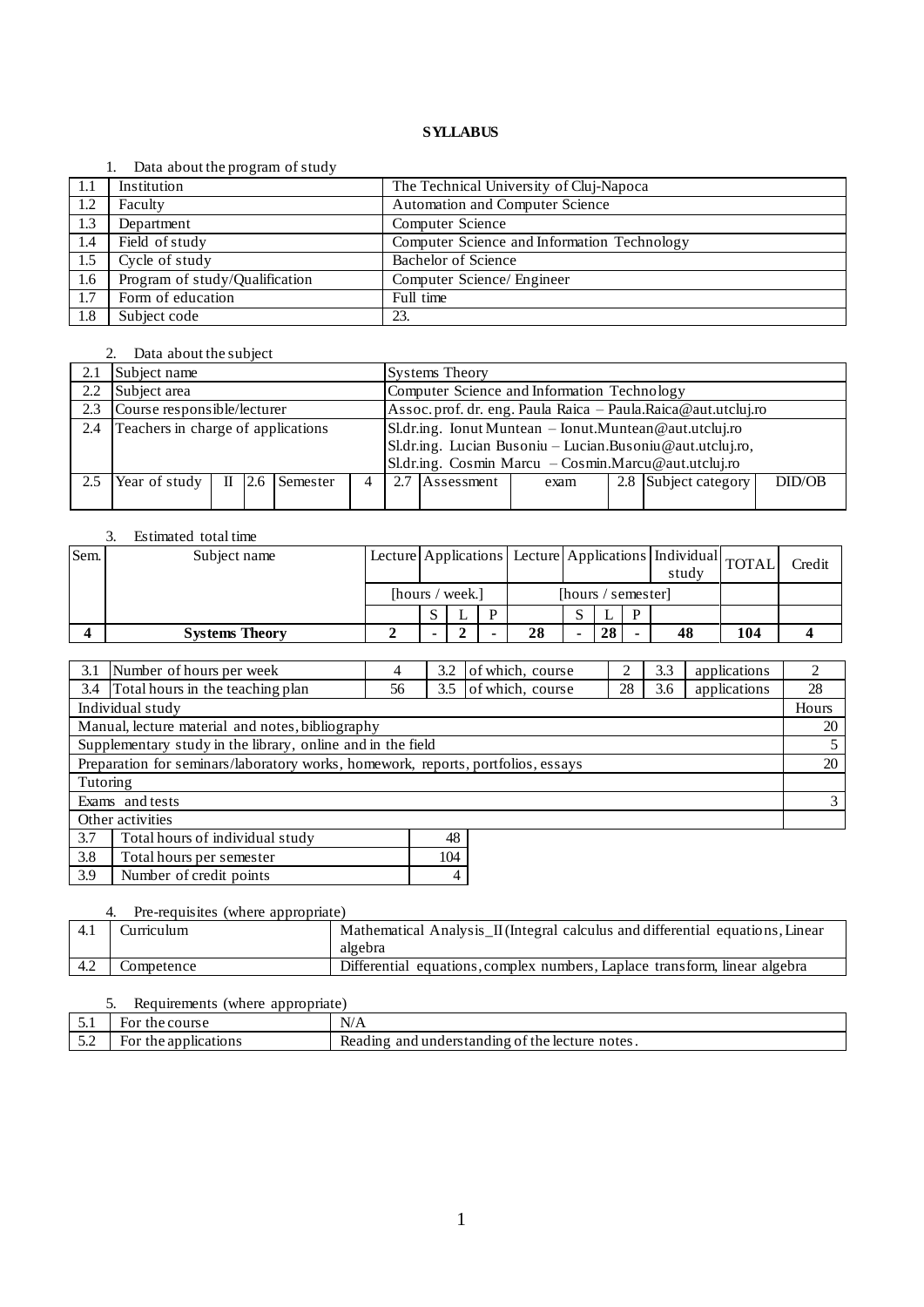### 6. Specific competences

|              | $C1$ – Operating with basic Mathematical, Engineering and Computer Science concepts (4 credits)                                    |
|--------------|------------------------------------------------------------------------------------------------------------------------------------|
|              | C1.1 – Recognizing and describing concepts that are specific to the fields of calculability, complexity, programming               |
|              | $\ddot{\mathcal{B}}$ paradigms, and modeling computational and communication systems                                               |
|              | $\frac{5}{2}$ C1.2 – Using specific theories and tools (algorithms, schemes, models, protocols, etc.) for explaining the structure |
|              | gand the functioning of hardware, software and communication systems                                                               |
| Professional | $\frac{1}{3}$ C1.4 – Formal evaluation of the functional and non-functional characteristics of computing systems                   |
|              | $ C1.5 -$ Providing a theoretical background for the characteristics of the designed systems                                       |
|              |                                                                                                                                    |
|              | N/A                                                                                                                                |
|              |                                                                                                                                    |
| TOSS.        |                                                                                                                                    |
|              | competences                                                                                                                        |
|              |                                                                                                                                    |
|              |                                                                                                                                    |
|              |                                                                                                                                    |

## 7. Discipline objectives (as results from the *key competences gained*)

| 7.1 | General objective   | The general objective of the course is to introduce the fundamental principles<br>of linear system modeling, analysis and feedback control and to evaluate<br>feedback control systems with desired behavior.                                                                                                                                                                                                                                                                                                                                                      |
|-----|---------------------|--------------------------------------------------------------------------------------------------------------------------------------------------------------------------------------------------------------------------------------------------------------------------------------------------------------------------------------------------------------------------------------------------------------------------------------------------------------------------------------------------------------------------------------------------------------------|
| 7.2 | Specific objectives | The specific objectives are to acquire the knowledge and techniques related to:<br>- mathematical systemmodeling (differential equations, input-output<br>representation as transfer functions, block diagrams) for simple applications<br>- linear system analysis (assessment of stability and performance properties of<br>linear systems) in time and frequency domains<br>- design of feedback controllers such as PID, lead and lag compensators for<br>linear systems using s-domain techniques<br>- linear sampled-data system representation and analysis |

## 8. Contents

| Professional         | gparadigms, and modeling computational and communication systems<br>$ C1.2 - U\sin g$ specific theories and tools (algorithms, schemes, models, protocols, etc.) for explaining the structure<br>and the functioning of hardware, software and communication systems<br>C1.4 - Formal evaluation of the functional and non-functional characteristics of computing systems<br>$C1.5$ – Providing a theoretical background for the characteristics of the designed systems |                                                                                                                                                                                                                                                                                                                                                                                                                                                                                                                                                                    |                                  |                                 |  |  |  |
|----------------------|---------------------------------------------------------------------------------------------------------------------------------------------------------------------------------------------------------------------------------------------------------------------------------------------------------------------------------------------------------------------------------------------------------------------------------------------------------------------------|--------------------------------------------------------------------------------------------------------------------------------------------------------------------------------------------------------------------------------------------------------------------------------------------------------------------------------------------------------------------------------------------------------------------------------------------------------------------------------------------------------------------------------------------------------------------|----------------------------------|---------------------------------|--|--|--|
| competences<br>Cross | N/A                                                                                                                                                                                                                                                                                                                                                                                                                                                                       |                                                                                                                                                                                                                                                                                                                                                                                                                                                                                                                                                                    |                                  |                                 |  |  |  |
|                      | 7. Discipline objectives (as results from the key competences gained)                                                                                                                                                                                                                                                                                                                                                                                                     |                                                                                                                                                                                                                                                                                                                                                                                                                                                                                                                                                                    |                                  |                                 |  |  |  |
| 7.1                  | General objective                                                                                                                                                                                                                                                                                                                                                                                                                                                         | The general objective of the course is to introduce the fundamental principles<br>of linear system modeling, analysis and feedback control and to evaluate<br>feedback control systems with desired behavior.                                                                                                                                                                                                                                                                                                                                                      |                                  |                                 |  |  |  |
| 7.2                  | Specific objectives                                                                                                                                                                                                                                                                                                                                                                                                                                                       | The specific objectives are to acquire the knowledge and techniques related to:<br>- mathematical systemmodeling (differential equations, input-output<br>representation as transfer functions, block diagrams) for simple applications<br>- linear system analysis (assessment of stability and performance properties of<br>linear systems) in time and frequency domains<br>- design of feedback controllers such as PID, lead and lag compensators for<br>linear systems using s-domain techniques<br>- linear sampled-data system representation and analysis |                                  |                                 |  |  |  |
|                      | 8. Contents                                                                                                                                                                                                                                                                                                                                                                                                                                                               |                                                                                                                                                                                                                                                                                                                                                                                                                                                                                                                                                                    |                                  |                                 |  |  |  |
|                      | 8.1. Lecture (syllabus)                                                                                                                                                                                                                                                                                                                                                                                                                                                   |                                                                                                                                                                                                                                                                                                                                                                                                                                                                                                                                                                    | Teaching methods                 | <b>Notes</b>                    |  |  |  |
| 1                    | Introduction to system theory and control engineering                                                                                                                                                                                                                                                                                                                                                                                                                     |                                                                                                                                                                                                                                                                                                                                                                                                                                                                                                                                                                    |                                  |                                 |  |  |  |
|                      |                                                                                                                                                                                                                                                                                                                                                                                                                                                                           |                                                                                                                                                                                                                                                                                                                                                                                                                                                                                                                                                                    |                                  |                                 |  |  |  |
| $\overline{c}$       |                                                                                                                                                                                                                                                                                                                                                                                                                                                                           | Mathematical models of systems. Transfer functions and system response                                                                                                                                                                                                                                                                                                                                                                                                                                                                                             | Lecture, visual                  |                                 |  |  |  |
| 3                    | Block diagram models. Block diagram reduction. MIMO systems                                                                                                                                                                                                                                                                                                                                                                                                               |                                                                                                                                                                                                                                                                                                                                                                                                                                                                                                                                                                    | presentations,                   | N/A                             |  |  |  |
| $\overline{4}$       |                                                                                                                                                                                                                                                                                                                                                                                                                                                                           | Analysis of linear continuous systems. 1st and 2nd order systems. Steady-state                                                                                                                                                                                                                                                                                                                                                                                                                                                                                     | demonstrations                   |                                 |  |  |  |
|                      | error.                                                                                                                                                                                                                                                                                                                                                                                                                                                                    |                                                                                                                                                                                                                                                                                                                                                                                                                                                                                                                                                                    |                                  |                                 |  |  |  |
| 5                    | Higher order systems. Stability of linear continuous systems                                                                                                                                                                                                                                                                                                                                                                                                              |                                                                                                                                                                                                                                                                                                                                                                                                                                                                                                                                                                    |                                  |                                 |  |  |  |
| 6                    | System analysis using root locus                                                                                                                                                                                                                                                                                                                                                                                                                                          |                                                                                                                                                                                                                                                                                                                                                                                                                                                                                                                                                                    |                                  |                                 |  |  |  |
| 7                    | Frequency response. Bode diagrams.                                                                                                                                                                                                                                                                                                                                                                                                                                        |                                                                                                                                                                                                                                                                                                                                                                                                                                                                                                                                                                    |                                  |                                 |  |  |  |
| 8                    |                                                                                                                                                                                                                                                                                                                                                                                                                                                                           | Frequency response. Stability in the frequency domain. Applications                                                                                                                                                                                                                                                                                                                                                                                                                                                                                                |                                  |                                 |  |  |  |
| $\overline{9}$       | PID – the basic technique for feedback control;                                                                                                                                                                                                                                                                                                                                                                                                                           |                                                                                                                                                                                                                                                                                                                                                                                                                                                                                                                                                                    |                                  |                                 |  |  |  |
| 10                   | Controller design using root locus. Lead-lag compensators                                                                                                                                                                                                                                                                                                                                                                                                                 |                                                                                                                                                                                                                                                                                                                                                                                                                                                                                                                                                                    |                                  |                                 |  |  |  |
| 11<br>12             | Controller design using root locus. Applications<br>Sampled-data systems                                                                                                                                                                                                                                                                                                                                                                                                  |                                                                                                                                                                                                                                                                                                                                                                                                                                                                                                                                                                    |                                  |                                 |  |  |  |
| 13                   | Digital control systems                                                                                                                                                                                                                                                                                                                                                                                                                                                   |                                                                                                                                                                                                                                                                                                                                                                                                                                                                                                                                                                    |                                  |                                 |  |  |  |
| 14                   | Sampled data and digital control systems. Applications                                                                                                                                                                                                                                                                                                                                                                                                                    |                                                                                                                                                                                                                                                                                                                                                                                                                                                                                                                                                                    |                                  |                                 |  |  |  |
|                      | Bibliography                                                                                                                                                                                                                                                                                                                                                                                                                                                              |                                                                                                                                                                                                                                                                                                                                                                                                                                                                                                                                                                    |                                  |                                 |  |  |  |
|                      |                                                                                                                                                                                                                                                                                                                                                                                                                                                                           | 1. R. C. Dorf, R. Bishop, "Modern Control Systems", Addison-Wesley, 2004;                                                                                                                                                                                                                                                                                                                                                                                                                                                                                          |                                  |                                 |  |  |  |
|                      | 2. K. Ogata, "Modern Control Engineering", Prentice Hall, 1990.                                                                                                                                                                                                                                                                                                                                                                                                           |                                                                                                                                                                                                                                                                                                                                                                                                                                                                                                                                                                    |                                  |                                 |  |  |  |
|                      |                                                                                                                                                                                                                                                                                                                                                                                                                                                                           | 3. K. Dutton, S. Thompson, B. Barraclough, "The Art of Control Engineering", Addison-Wesley, 1997                                                                                                                                                                                                                                                                                                                                                                                                                                                                  |                                  |                                 |  |  |  |
|                      |                                                                                                                                                                                                                                                                                                                                                                                                                                                                           | 4. William S. Levine (editor), "The Control Handbook", CRC Press and IEEE Press, 1996                                                                                                                                                                                                                                                                                                                                                                                                                                                                              |                                  |                                 |  |  |  |
|                      | 5. Lecture notes available on the course webpage: http://rrg.utcluj.ro/ts                                                                                                                                                                                                                                                                                                                                                                                                 |                                                                                                                                                                                                                                                                                                                                                                                                                                                                                                                                                                    |                                  |                                 |  |  |  |
|                      | 8.2. Applications (Seminars, Laboratory, Projects)                                                                                                                                                                                                                                                                                                                                                                                                                        |                                                                                                                                                                                                                                                                                                                                                                                                                                                                                                                                                                    | Teaching methods                 | <b>Notes</b>                    |  |  |  |
| 1<br>$\overline{2}$  | Introduction to Matlab. Simulation of dynamical systems                                                                                                                                                                                                                                                                                                                                                                                                                   |                                                                                                                                                                                                                                                                                                                                                                                                                                                                                                                                                                    | Class discussion,                | 4 hours                         |  |  |  |
|                      | response.                                                                                                                                                                                                                                                                                                                                                                                                                                                                 | Linear approximation of differential equations. Transfer functions. System                                                                                                                                                                                                                                                                                                                                                                                                                                                                                         | Supervised<br>exercise solving   | 4 hours                         |  |  |  |
| $\mathfrak{Z}$       |                                                                                                                                                                                                                                                                                                                                                                                                                                                                           | Block diagram models. 1st and 2nd order system analysis. Steady-state error                                                                                                                                                                                                                                                                                                                                                                                                                                                                                        | using Matlab<br>Miniprojects $-$ | 4 hours<br>$\overline{4}$ hours |  |  |  |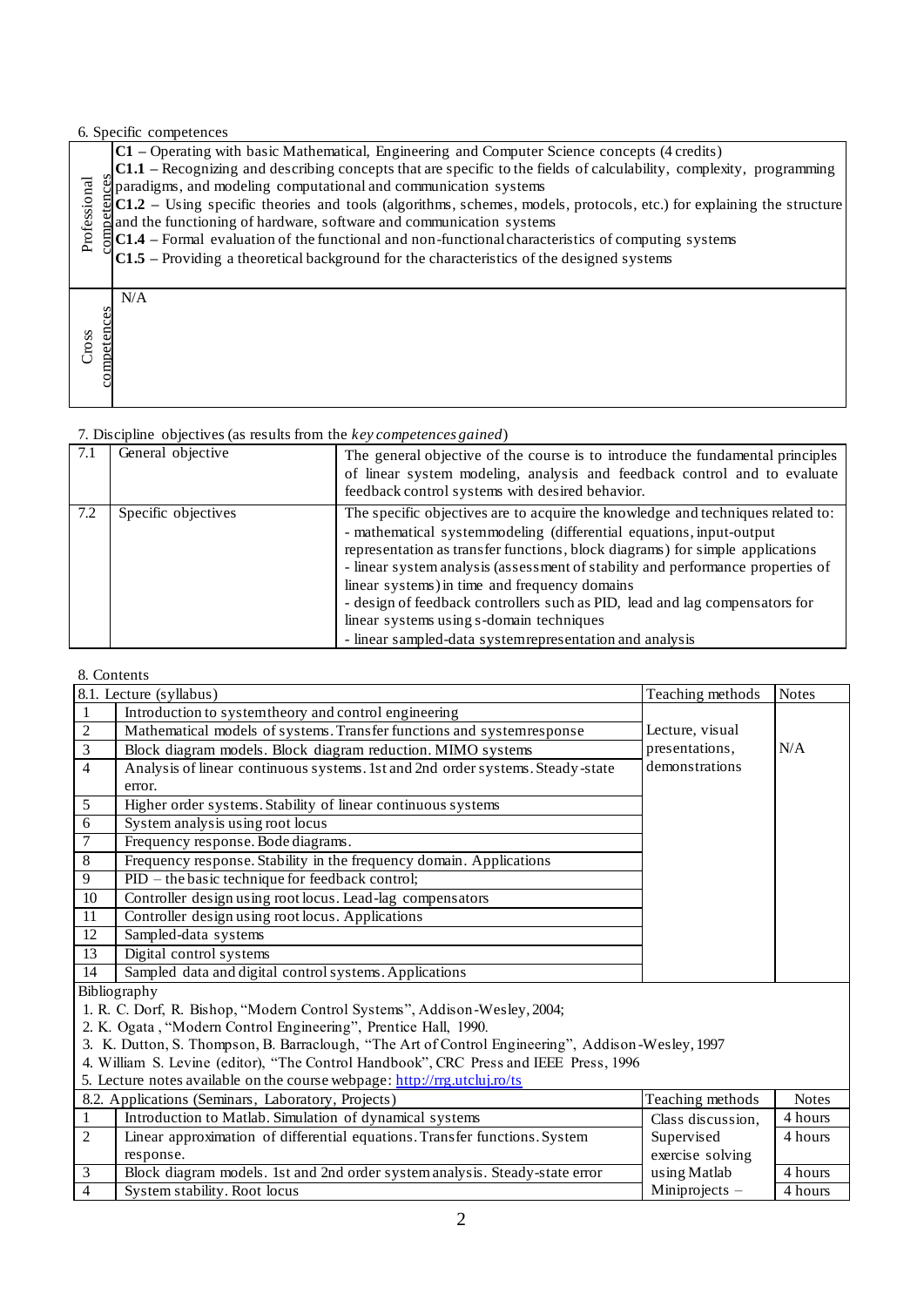| Frequency response. Bode diagrams                                   | individul student | 4 hours |  |  |  |  |
|---------------------------------------------------------------------|-------------------|---------|--|--|--|--|
| PID. Lead-lag compensation                                          | reports           | 4 hours |  |  |  |  |
| Sampled-data systems                                                |                   | 4 hours |  |  |  |  |
| Bibliography                                                        |                   |         |  |  |  |  |
| 1 Dayle Daise, "Control Engineering Evenings", Edity Modianus, 2001 |                   |         |  |  |  |  |

1. Paula Raica, "Control Engineering. Exercises", Editura Mediamira, 2001

2. Lecture notes available on the course webpage[: http://rrg.utcluj.ro/ts](http://rrg.utcluj.ro/ts)

9. Bridging course contents with the expectations of the representatives of the community, professional associations an d employers in the field

The course content combines theoretical knowledge with applications and focuses on the formulation and solution of specific problems that may occur in various engineering fields. Application of the control theory concepts are specific to most of the engineering disciplines. The course level is introductory and the intent is to motivate and prepare students for further study in related areas and to conduct projects in real-life applications.

10. Evaluation

| Activity type | 10.1                                 | Assessment criteria                                                                        | 10.2 | Assessment methods   |  | 10.3 Weight in the final grade |  |  |  |
|---------------|--------------------------------------|--------------------------------------------------------------------------------------------|------|----------------------|--|--------------------------------|--|--|--|
| Course        |                                      | Ability to solve exercises related to                                                      |      | Midterm exam         |  | 40%                            |  |  |  |
|               |                                      | linear systemmodeling and                                                                  |      |                      |  |                                |  |  |  |
|               |                                      | analysis                                                                                   |      |                      |  |                                |  |  |  |
|               |                                      | Ability to solve exercises related to                                                      |      | Final exam           |  | 60%                            |  |  |  |
|               |                                      | systemdesign and analysis of                                                               |      |                      |  |                                |  |  |  |
|               |                                      | sampled-data systems                                                                       |      |                      |  |                                |  |  |  |
| Applications  |                                      | Answer simple questions from the                                                           |      | Lab tests (optional) |  | 20%                            |  |  |  |
|               |                                      | topic of the lab applications                                                              |      |                      |  |                                |  |  |  |
|               |                                      | Submitting and defending a                                                                 |      | Individual student   |  | 20%                            |  |  |  |
|               |                                      | miniproject on a given subject                                                             |      | report (optional)    |  |                                |  |  |  |
|               | 10.4 Minimum standard of performance |                                                                                            |      |                      |  |                                |  |  |  |
|               |                                      | Solution of simple exercises applying the knowledge and techniques presented in the course |      |                      |  |                                |  |  |  |

Course responsible Head of department Conf.dr.ing. Paula Raica Prof.dr.ing. Rodica Potolea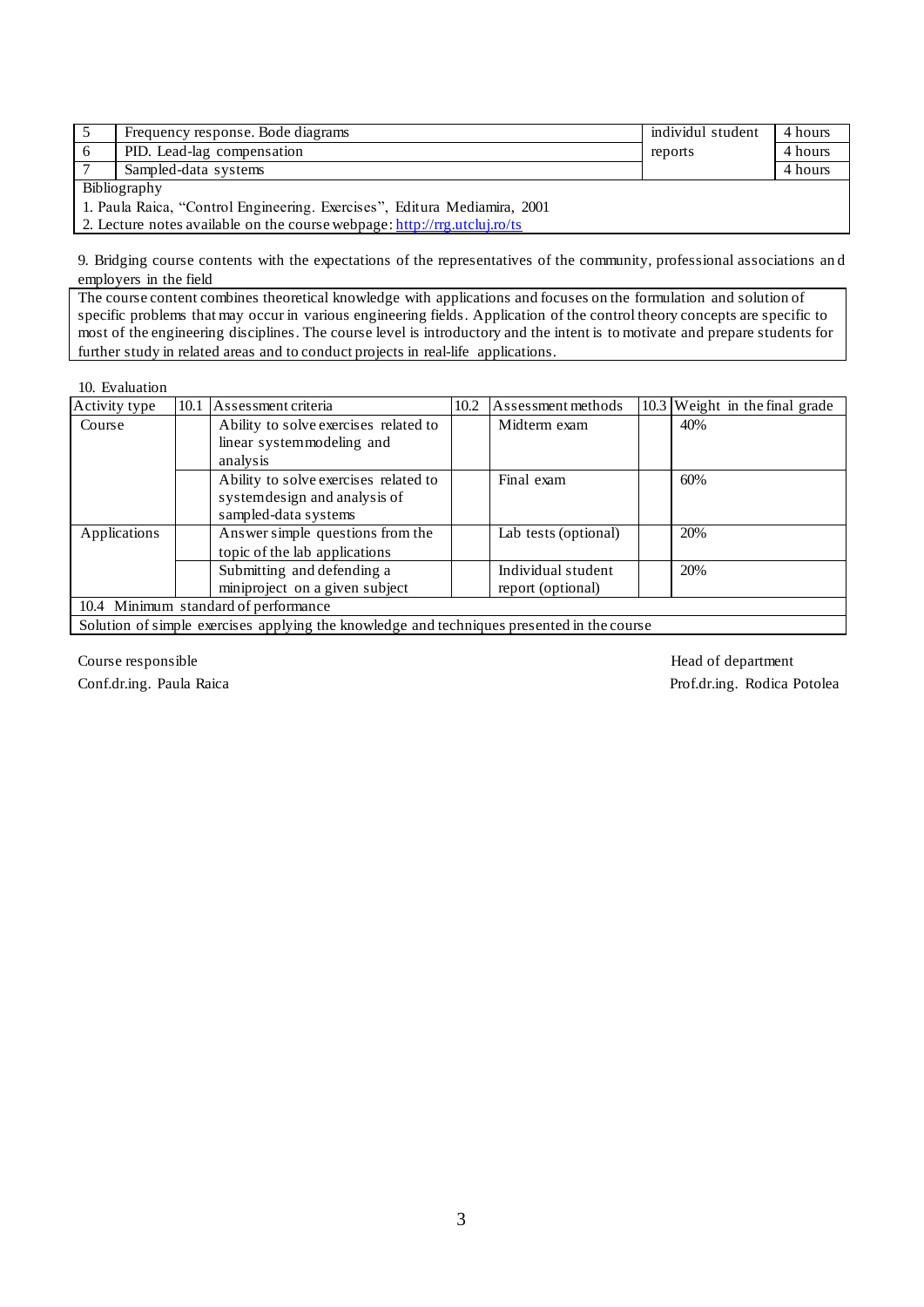#### 1. Data about the program of study

| -1.1 | Institution                    | The Technical University of Cluj-Napoca     |
|------|--------------------------------|---------------------------------------------|
| 1.2  | Faculty                        | Automation and Computer Science             |
| 1.3  | Department                     | Computer Science                            |
| 1.4  | Field of study                 | Computer Science and Information Technology |
| 1.5  | Cycle of study                 | Bachelor of Science                         |
| 1.6  | Program of study/Qualification | Computer Science/ Engineer                  |
| 1.7  | Form of education              | Full time                                   |
| 1.8  | Subject code                   | 24.                                         |

## 2. Data about the subject

|     | Subject name                       |  |  |                          | Computer Architecture                             |                                                                     |                |      |  |                      |        |
|-----|------------------------------------|--|--|--------------------------|---------------------------------------------------|---------------------------------------------------------------------|----------------|------|--|----------------------|--------|
| 2.2 | Subject area                       |  |  |                          | Computer Science and Information Technology       |                                                                     |                |      |  |                      |        |
| 2.3 | Course responsible/lecturer        |  |  |                          | As.dr.eng. Mihai Negru - Mihai.Negru@cs.utcluj.ro |                                                                     |                |      |  |                      |        |
| 2.4 | Teachers in charge of applications |  |  |                          |                                                   | Conf.dr. eng. Florin Oniga, As.dr.eng. Mihai Negru, { Florin.Oniga, |                |      |  |                      |        |
|     |                                    |  |  |                          |                                                   | $Mihai. Negru \} @cs. uteluj. ro$                                   |                |      |  |                      |        |
| 2.5 | Year of study                      |  |  | $\text{II}$ 2.6 Semester |                                                   |                                                                     | 2.7 Assessment | exam |  | 2.8 Subject category | DID/OB |
|     |                                    |  |  |                          |                                                   |                                                                     |                |      |  |                      |        |

## 3. Estimated total time

| Sem. | Subject name          |                 |  |                    |    |  |    |   | Lecture Applications   Lecture   Applications   Individual   TOTAL  <br>study |     | Credit |
|------|-----------------------|-----------------|--|--------------------|----|--|----|---|-------------------------------------------------------------------------------|-----|--------|
|      |                       | [hours / week.] |  | [hours / semester] |    |  |    |   |                                                                               |     |        |
|      |                       |                 |  | D                  |    |  |    | D |                                                                               |     |        |
|      | Computer Architecture |                 |  |                    | 28 |  | 28 |   | 74                                                                            | 130 |        |

| 3.1                                                                              | of which, course<br>Number of hours per week<br>3.2<br>3.3<br>4 |    |     |                  |    | applications | $\mathfrak{D}$ |                |
|----------------------------------------------------------------------------------|-----------------------------------------------------------------|----|-----|------------------|----|--------------|----------------|----------------|
|                                                                                  | 3.4 Total hours in the teaching plan                            | 56 | 3.5 | of which, course | 28 | 3.6          | applications   | 28             |
|                                                                                  | Individual study                                                |    |     |                  |    |              |                | Hours          |
|                                                                                  | Manual, lecture material and notes, bibliography                |    |     |                  |    |              |                | 28             |
| Supplementary study in the library, online and in the field                      |                                                                 |    |     |                  |    |              | 14             |                |
| Preparation for seminars/laboratory works, homework, reports, portfolios, essays |                                                                 |    |     |                  |    |              | 28             |                |
| Tutoring                                                                         |                                                                 |    |     |                  |    |              |                | $\overline{0}$ |
|                                                                                  | Exams and tests                                                 |    |     |                  |    |              |                | $\overline{4}$ |
| Other activities                                                                 |                                                                 |    |     |                  |    |              | $\overline{0}$ |                |
| 3.7                                                                              | Total hours of individual study                                 |    | 74  |                  |    |              |                |                |
| 3.8<br>130<br>Total hours per semester                                           |                                                                 |    |     |                  |    |              |                |                |

# 4. Pre-requisites (where appropriate)

3.9 Number of credit points 5

|     | . .<br>THE TEGMENTERS INTEREDUCED PLANES |                                                                  |  |  |  |  |
|-----|------------------------------------------|------------------------------------------------------------------|--|--|--|--|
| 4.1 | urnculum                                 | Logic design, Digital system design (VHDL)                       |  |  |  |  |
| 4.4 | Competence                               | Ability to design digital circuits and to implement them in VHDL |  |  |  |  |

| Requirements (where appropriate) |                      |                                                              |  |  |  |  |
|----------------------------------|----------------------|--------------------------------------------------------------|--|--|--|--|
|                                  | For the course       | blackboard, video projector, laptop                          |  |  |  |  |
| ے ک                              | For the applications | desktop/laptop.computer. Xilinx ISE, FPGA development boards |  |  |  |  |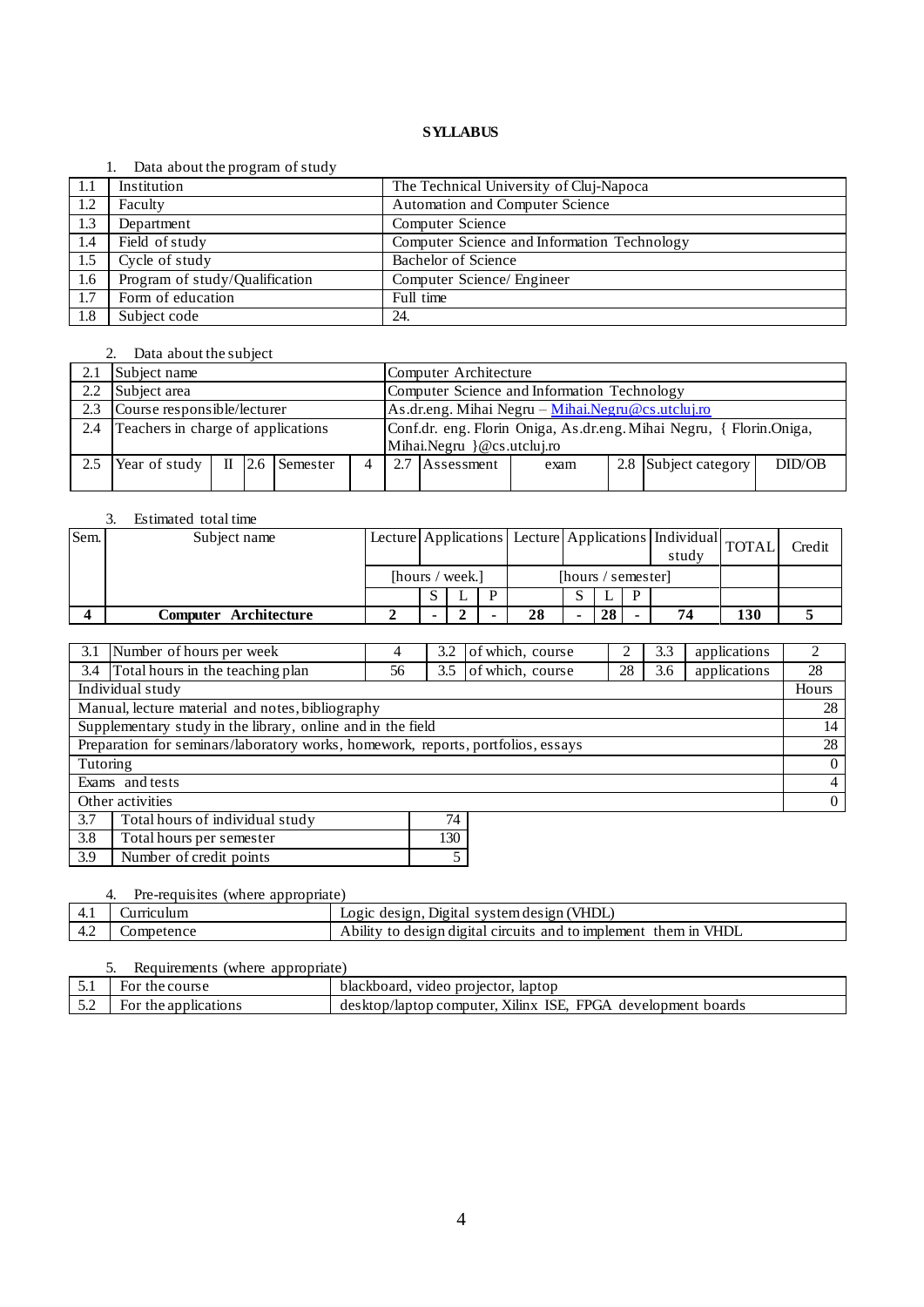## 6. Specific competences

| competences<br>Professional | $C2$ – Designing hardware, software and communication components (5 credits)<br>C2.1 – Describing the structure and functioning of computational, communication and software components and<br>systems<br>$C2.2$ – Explaining the role, interaction and functioning of hardware, software and communication components<br>C2.3 – Building the hardware and software components of some computing systems using algorithms, design<br>methods, protocols, languages, data structures, and technologies<br><b>C2.4</b> – Evaluating the functional and non-functional characteristics of the computing systems using specific<br>metrics<br>$C2.5$ – Implementing hardware, software and communication systems |
|-----------------------------|--------------------------------------------------------------------------------------------------------------------------------------------------------------------------------------------------------------------------------------------------------------------------------------------------------------------------------------------------------------------------------------------------------------------------------------------------------------------------------------------------------------------------------------------------------------------------------------------------------------------------------------------------------------------------------------------------------------|
| competences<br>Cross        | N/A                                                                                                                                                                                                                                                                                                                                                                                                                                                                                                                                                                                                                                                                                                          |

#### 7. Discipline objectives (as results from the *key competences gained*)

| 7.1 | General objective   | Knowing and understanding the concepts of organization and functioning<br>for central processing units, memories, input/output, and using these<br>concepts for design.                                                                                                                                                                                                                                                                                                      |
|-----|---------------------|------------------------------------------------------------------------------------------------------------------------------------------------------------------------------------------------------------------------------------------------------------------------------------------------------------------------------------------------------------------------------------------------------------------------------------------------------------------------------|
| 7.2 | Specific objectives | Applying methods for representation and design at system level for<br>digital circuits<br>Instruction Set Architecture (ISA) specification<br>Writing simple programs in assembly languages and machine code<br>Specification, design, implementation, and testing of Central<br>Processing Units (CPU) – micro architecture – data path –<br>command units<br>Understanding memory organization and I/O operations<br>Understanding modern trends in computer architectures |

8. Contents

|                | 8.1. Lecture (syllabus)                                              | Teaching methods   | <b>Notes</b> |
|----------------|----------------------------------------------------------------------|--------------------|--------------|
| $\mathbf{I}$   | Introduction                                                         | Oral presentation  |              |
| 2              | High-Level Synthesis                                                 | backed<br>by<br>up |              |
| 3              | Instruction Set Architecture (ISA)                                   | multimedia         |              |
| $\overline{4}$ | CPU Design - Single Cycle CPU                                        | equipment,         |              |
| 5              | Computer Arithmetic and Simple Arithmetic Logic Units                | interactive        |              |
| 6              | CPU Design - Multi Cycle CPU Data path                               | communication,     |              |
|                | CPU Design - Multi Cycle CPU Control                                 | blackboard         |              |
| 8              | CPU Design - Pipelined CPU                                           | problem solving    |              |
| 9              | Advanced Pipelining – Static and Dynamic Scheduling of the Execution |                    |              |
| 10             | <b>Branch Prediction</b>                                             |                    |              |
| 11             | Superscalar Architectures                                            |                    |              |
| 12             | Memory                                                               |                    |              |
| 13             | I/O and Interconnection Structures                                   |                    |              |
| 14             | Problem solving                                                      |                    |              |

Bibliography

- 1. D. A. Patterson, J. L. Hennessy, "Computer Organization and Design: The Hardware/Software Interface", 5<sup>th</sup> edition, ed. Morgan–Kaufmann, 2013.
- 2. D. A. Patterson and J. L. Hennessy, "Computer Organization and Design: A Quantitative Approach", 5<sup>th</sup> edition, ed. Morgan-Kaufmann, 2011.
- 3. Vincent P. Heuring, et al., "Computer Systems Design and Architecture", Addison-Wesley, USA, 1997.
- 4. A. Tanenbaum, "Structured Computer Organization", Prentice Hall, USA, 1999.
- 5. MIPS32 Architecture for Programmers, Volume I: "Introduction to the MIPS 32™ Architecture".
- 6. MIPS32 Architecture for Programmers, Volume II: "The MIPS 32™ Instruction Set".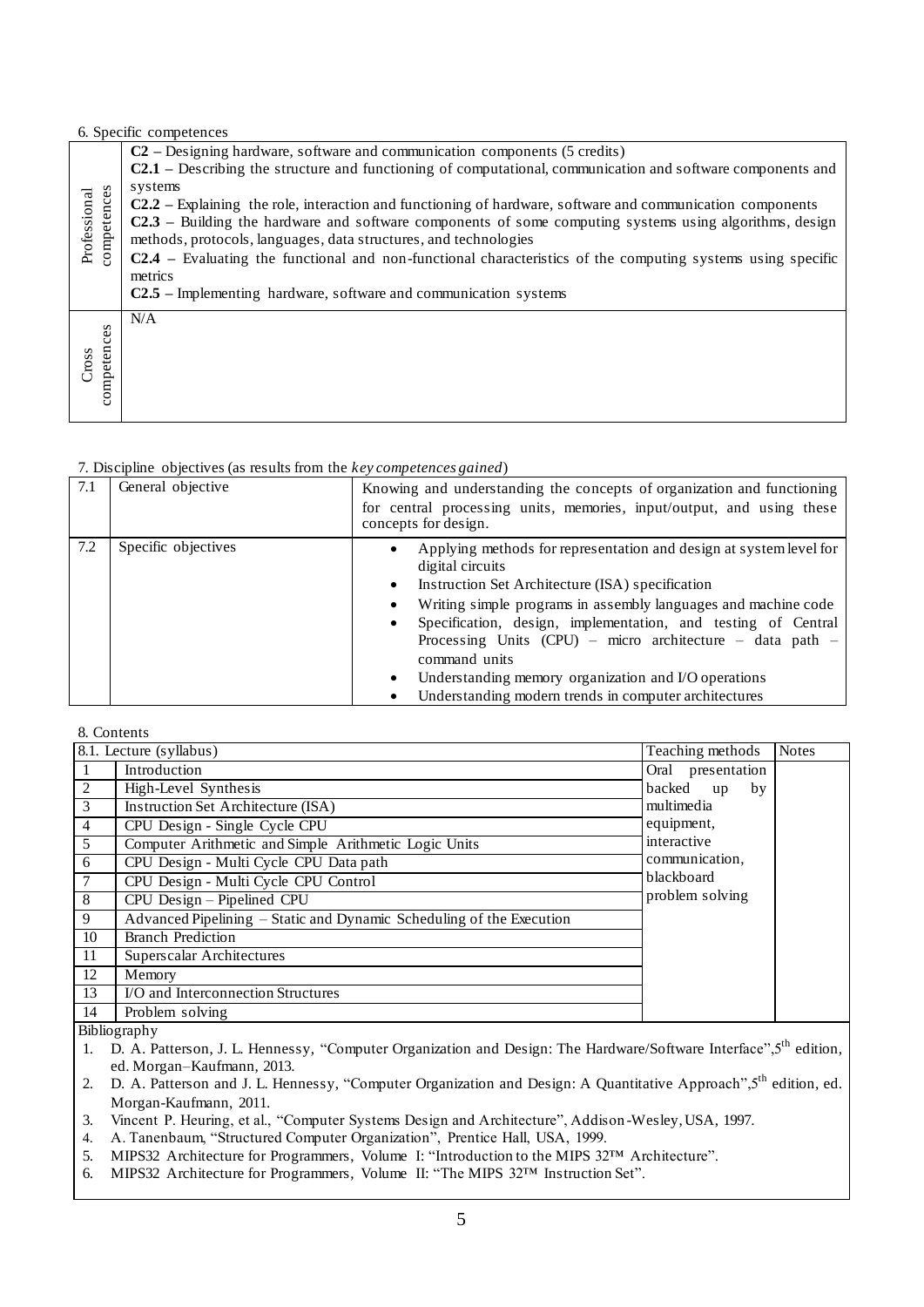## **Online bibliography**

M. Negru, F. Oniga, S. Nedevschi, Lecture slides <http://users.utcluj.ro/~negrum>

|                     | 8.2. Applications (Laboratory)                                                    | Teaching methods           | <b>Notes</b> |  |  |  |
|---------------------|-----------------------------------------------------------------------------------|----------------------------|--------------|--|--|--|
|                     | Introduction in the Xilinx ISE environment and the FPGA development board         |                            |              |  |  |  |
| $\boldsymbol{2}$    | Design and Implementation of Combinational CPU Components                         | Blackboard quick           |              |  |  |  |
| $\mathfrak{Z}$      | Design and Implementation of Sequential CPU Components                            | overview of key            |              |  |  |  |
| $\overline{4}$      | Design of a Single Cycle CPU 1 (MIPS)                                             | issues, exercises,         |              |  |  |  |
| 5                   | Design of a Single Cycle CPU 2 (MIPS)                                             | experimenting              |              |  |  |  |
| 6                   | Design of a Single Cycle CPU 3 (MIPS)                                             | with<br><b>FPGA</b>        |              |  |  |  |
| $\boldsymbol{7}$    | Design of a Single Cycle CPU 4 (MIPS)                                             | development                |              |  |  |  |
| $\,8\,$             | Midterm practical evaluation on the FPGA board                                    | boards<br>with             |              |  |  |  |
| 9                   | Pipelined CPU Design                                                              | specialized<br><b>IDEs</b> |              |  |  |  |
| 10                  | Pipelined CPU Design                                                              | for circuit design         |              |  |  |  |
| 11                  | Pipelined CPU Design                                                              | and                        |              |  |  |  |
| 12                  | Pipelined CPU interfacing                                                         | implementation             |              |  |  |  |
| 13                  | Practical evaluation of the pipelined CPU on the FPGA board                       | (Xilinx ISE)               |              |  |  |  |
| 14                  | Final Tests and Evaluation                                                        |                            |              |  |  |  |
| Bibliography        |                                                                                   |                            |              |  |  |  |
| Online bibliography |                                                                                   |                            |              |  |  |  |
|                     | M. Negru, F. Oniga, S. Nedevschi, Laboratory guide http://users.utcluj.ro/~negrum |                            |              |  |  |  |

9. Bridging course contents with the expectations of the representatives of the community, professional associations and employers in the field

Computer Architecture is one of the fundamental subjects of the Computer Science and Information Tech nology field. It combines fundamental and practical aspects used for digital circuits design and implementation. The content of this subject is harmonized with the specific curricula of other national and international universities, and is evaluated by the Romanian government agencies (CNEAA and ARACIS). The practical aspects involve getting familiar with and using development products and tools provided by companies from Romania, Europe, and USA (ex. Xilinx, Digilent).

10. Evaluation

| Activity type                                                                                                        |  | 10.1 Assessment criteria                                                                                                                    | 10.2 | Assessment methods                            |  | $10.3$ Weight in the final grade |
|----------------------------------------------------------------------------------------------------------------------|--|---------------------------------------------------------------------------------------------------------------------------------------------|------|-----------------------------------------------|--|----------------------------------|
| Course                                                                                                               |  | Testing the theoretical knowledge                                                                                                           |      | Written exam                                  |  | 50 %                             |
|                                                                                                                      |  | mainly through the ability problem                                                                                                          |      |                                               |  |                                  |
|                                                                                                                      |  | solving                                                                                                                                     |      |                                               |  |                                  |
| Applications                                                                                                         |  | Practical<br>ability<br>solve and<br>to<br>implement<br>specific<br>problems<br>design,<br>related to<br>processor<br>presence and activity |      | Lab exam, periodical<br>assessment of results |  | 50 %                             |
| 10.4 Minimum standard of performance                                                                                 |  |                                                                                                                                             |      |                                               |  |                                  |
| Knowing the fundamental theory of the subject, the ability to design and implement a processor with a reduced set of |  |                                                                                                                                             |      |                                               |  |                                  |

Knowing the fundamental theory of the subject, the ability to design and implement a processor with a reduced set o f instructions

Course responsible **Head of department** As.dr. eng. Mihai Negru **As.dr. eng. Mihai Negru** Prof.dr.eng. Rodica Potolea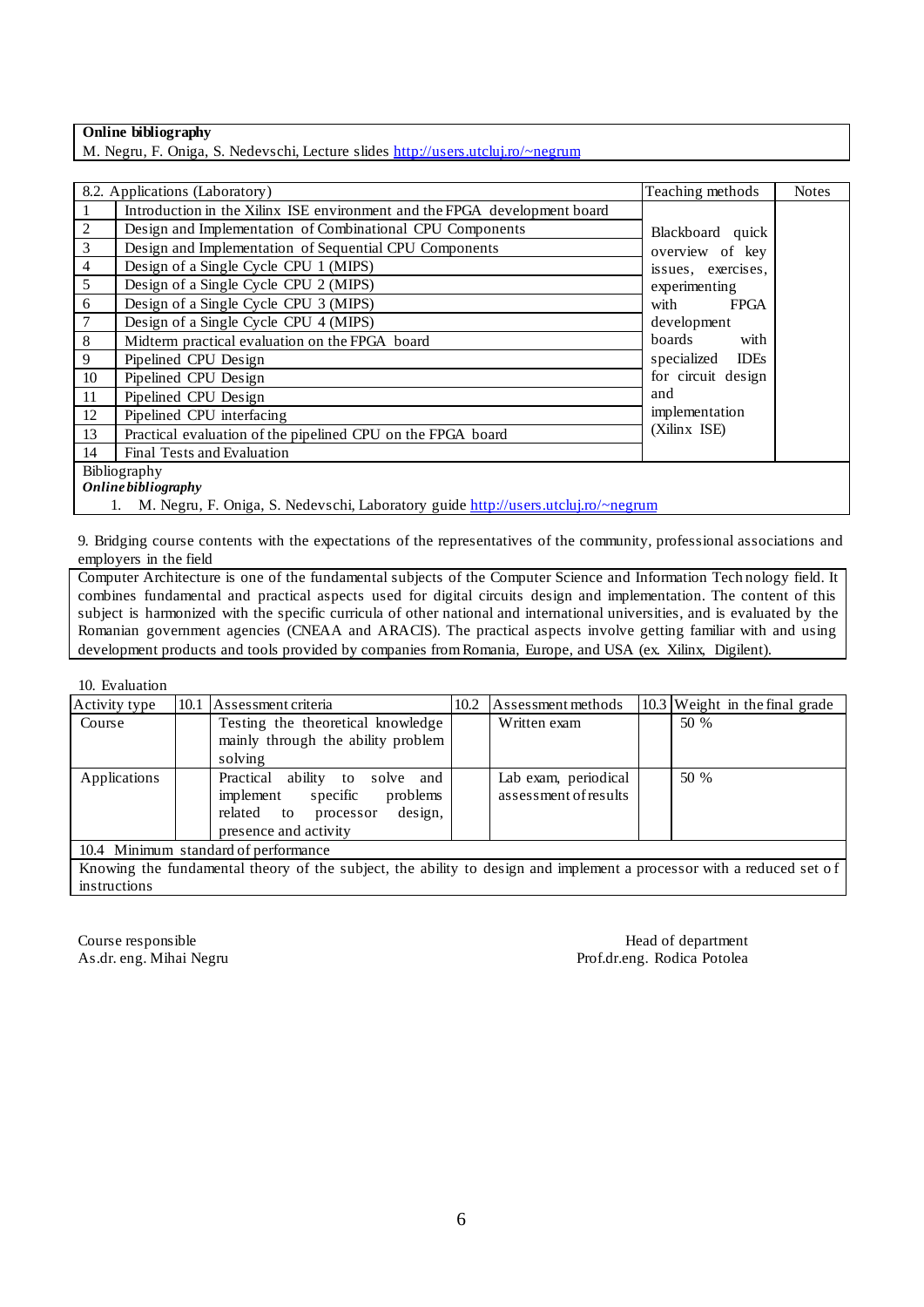#### 1. Data about the program of study

| - 1.1 | Institution                    | The Technical University of Cluj-Napoca     |
|-------|--------------------------------|---------------------------------------------|
| 1.2   | Faculty                        | <b>Automation and Computer Science</b>      |
| 1.3   | Department                     | Computer Science                            |
| 1.4   | Field of study                 | Computer Science and Information Technology |
| 1.5   | Cycle of study                 | Bachelor of Science                         |
| 1.6   | Program of study/Qualification | Computer Science/ Engineer                  |
| 1.7   | Form of education              | Full time                                   |
| 1.8   | Subject code                   | 27.                                         |

## 2. Data about the subject

| 2.1 | Subject name                       |              |     |          |           |                                                                                                                         | <b>Operating Systems</b>                                  |  |  |  |  |  |
|-----|------------------------------------|--------------|-----|----------|-----------|-------------------------------------------------------------------------------------------------------------------------|-----------------------------------------------------------|--|--|--|--|--|
| 2.2 | Subject area                       |              |     |          |           |                                                                                                                         | Computer Science and Information Technology               |  |  |  |  |  |
| 2.3 | Course responsible/lecturer        |              |     |          |           |                                                                                                                         | Lect. dr. eng. Adrian Coleşa – adrian.colesa@cs.utcluj.ro |  |  |  |  |  |
| 2.4 | Teachers in charge of applications |              |     |          |           |                                                                                                                         | Lect. dr. eng. Adrian Coleşa - adrian.colesa@cs.utcluj.ro |  |  |  |  |  |
|     |                                    |              |     |          |           | Eng. Gheorghe Hajmasan $-\frac{\text{ghajmasan}\@{\text{bitdefender.com}}}{\text{ghajmasan}\@{\text{bitdefender.com}}}$ |                                                           |  |  |  |  |  |
|     |                                    |              |     |          |           | Eng. Andrei Lutas - vlutas @bitdefender.com                                                                             |                                                           |  |  |  |  |  |
|     |                                    |              |     |          |           |                                                                                                                         | Eng. Radu Ciocas - rciocas @bitdefender.com               |  |  |  |  |  |
| 2.5 | Year of study                      | $\mathbf{H}$ | 2.6 | Semester | $\vert$ 4 | DID/OB<br>Subject category<br>2.7<br>2.8<br>Assessment<br>exam                                                          |                                                           |  |  |  |  |  |
|     |                                    |              |     |          |           |                                                                                                                         |                                                           |  |  |  |  |  |

#### 3. Estimated total time

| Sem. | Subject name             | Lecture Applications Lecture Applications   Individual TOTAL |  |                 |                    |  |    | study |    | Credit |  |
|------|--------------------------|--------------------------------------------------------------|--|-----------------|--------------------|--|----|-------|----|--------|--|
|      |                          |                                                              |  | [hours / week.] | [hours / semester] |  |    |       |    |        |  |
|      |                          |                                                              |  |                 |                    |  |    |       |    |        |  |
|      | <b>Operating Systems</b> |                                                              |  |                 | 28                 |  | 28 |       | 74 | 130    |  |

| 3.1                                                         | Number of hours per week                                                                       | 4 | 3.2 | of which, course |  | applications<br>3.3 |  | $\mathcal{L}$  |
|-------------------------------------------------------------|------------------------------------------------------------------------------------------------|---|-----|------------------|--|---------------------|--|----------------|
| 3.4                                                         | of which, course<br>Total hours in the teaching plan<br>28<br>applications<br>3.5<br>3.6<br>56 |   |     |                  |  |                     |  | 28             |
|                                                             | Individual study                                                                               |   |     |                  |  |                     |  | Hours          |
|                                                             | Manual, lecture material and notes, bibliography                                               |   |     |                  |  |                     |  | 30             |
| Supplementary study in the library, online and in the field |                                                                                                |   |     |                  |  |                     |  | 10             |
|                                                             | Preparation for seminars/laboratory works, homework, reports, portfolios, essays               |   |     |                  |  |                     |  | 28             |
| Tutoring                                                    |                                                                                                |   |     |                  |  |                     |  | 2              |
|                                                             | Exams and tests                                                                                |   |     |                  |  |                     |  | $\overline{4}$ |
| Other activities                                            |                                                                                                |   |     |                  |  |                     |  | $\overline{0}$ |
| 3.7                                                         | Total hours of individual study                                                                |   |     |                  |  |                     |  |                |
| $ -$                                                        |                                                                                                |   |     |                  |  |                     |  |                |

3.8 Total hours per semester 130<br>3.9 Number of credit points 5 Number of credit points

# 4. Pre-requisites (where appropriate)

| .<br>the contract of the contract of | тіспішігі    | <i>e</i> rammın g<br>.lgonthms<br>omputer<br>. structures<br>. Jata<br>and<br>nσ<br>∸ |
|--------------------------------------|--------------|---------------------------------------------------------------------------------------|
| т.∠                                  | tence<br>nei | -rammin <sup>o</sup><br>viv                                                           |

### 5. Requirements (where appropriate)

|     | For the course       | Students must have minimum 9 classes attended to be allowed to take the exam |
|-----|----------------------|------------------------------------------------------------------------------|
| 5.2 | For the applications | Students must have minimum 11 classes attended to be allowed to take the     |
|     |                      | exam                                                                         |

6. Specific competences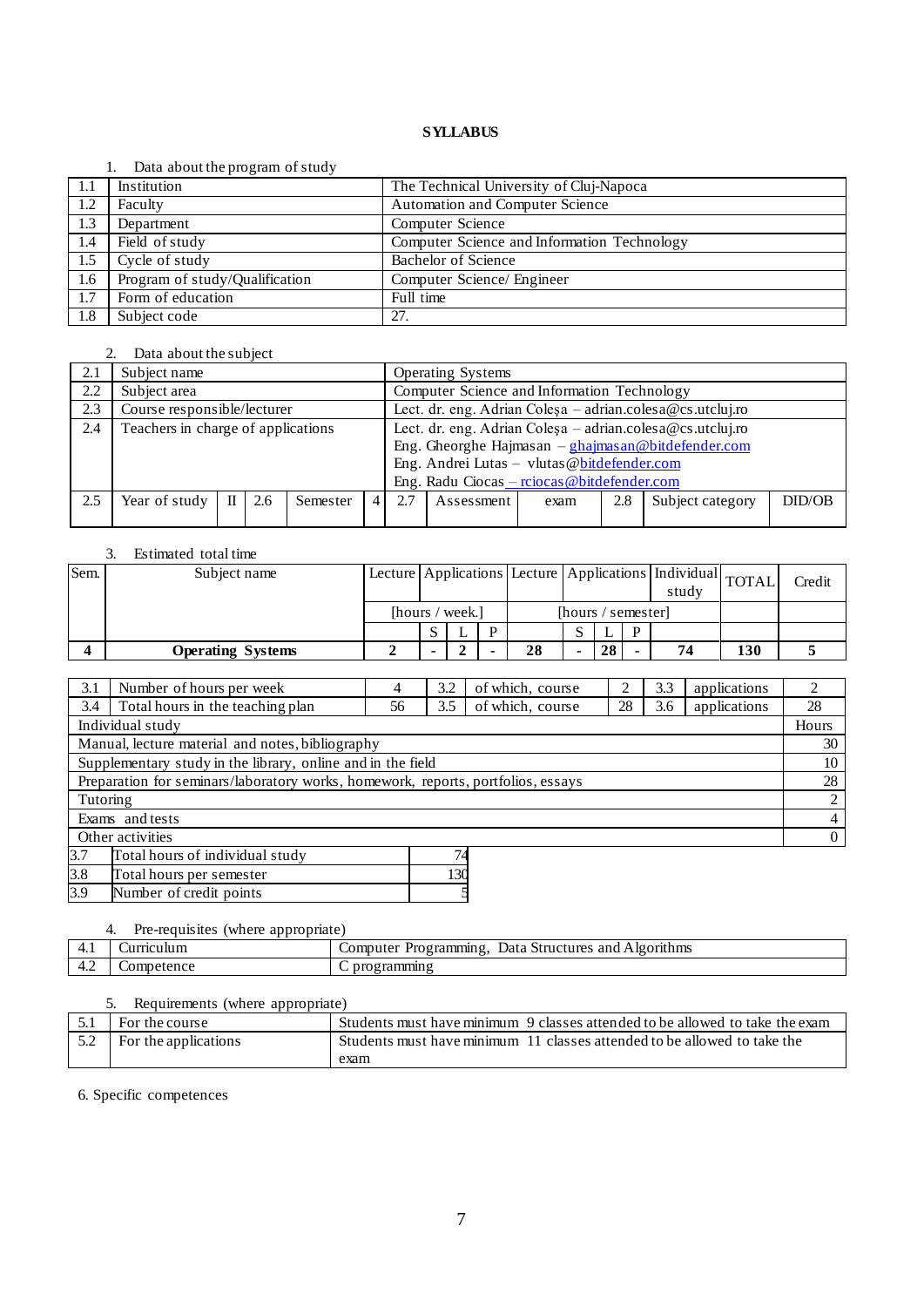|                          | <b>C3:</b> Problems solving using specific Computer Science and Computer Engineering tools (3 credits)                                                 |
|--------------------------|--------------------------------------------------------------------------------------------------------------------------------------------------------|
|                          | <b>C3.1</b> : Identifying classes of problems and solving methods that are specific to computing systems<br>$\bullet$                                  |
|                          | C3.2: Using interdisciplinary knowledge, solution patterns and tools, making experiments and interpreting<br>$\bullet$                                 |
|                          | their results                                                                                                                                          |
|                          | C3.3: Applying solution patterns using specific engineering tools and methods                                                                          |
|                          | C3.4: Evaluating, comparatively and experimentally, the available alternative solutions for performance                                                |
|                          | optimization                                                                                                                                           |
|                          | C3.5: Developing and implementing informatic solutions for concrete problems                                                                           |
|                          | C4: Improving the performances of the hardware, software and communication systems (2 credits)                                                         |
| Professional competences | <b>C4.1</b> : Identifying and describing the defining elements of the performances of the hardware, software and<br>$\bullet$<br>communication systems |
|                          | C4.2: Explaining the interaction of the factors that determine the performances of the hardware, software<br>$\bullet$                                 |
|                          | and communication systems                                                                                                                              |
|                          | C4.3: Applying the fundamental methods and principles for increasing the performances of the hardware, software and<br>communication systems           |
|                          | • C4.4: Choosing the criteria and evaluation methods of the performances of the hardware, software and                                                 |
|                          | communication systems                                                                                                                                  |
|                          | <b>C4.5</b> : Developing professional solutions for hardware, software and communication systems based on<br>$\bullet$<br>performance optimization     |
|                          | N/A                                                                                                                                                    |
|                          |                                                                                                                                                        |
|                          |                                                                                                                                                        |
| Cross                    |                                                                                                                                                        |
| competences              |                                                                                                                                                        |
|                          |                                                                                                                                                        |

| 7.1 | General objective   | Have a clear understanding of what an OS is, its role and general functionality and<br>be able to use most of the OS system calls.                                                                                                                                                                                                                                                                                                                               |
|-----|---------------------|------------------------------------------------------------------------------------------------------------------------------------------------------------------------------------------------------------------------------------------------------------------------------------------------------------------------------------------------------------------------------------------------------------------------------------------------------------------|
| 7.2 | Specific objectives | Have knowledge and understand the general structure and functionality of an OS.<br>Understand the specific functionality of the most important OS components, like<br>shell, process manager, file system, memory manager, security manager.<br>Understand the functionality of main synchronization mechanisms and be able to<br>use them to solve real synchronization problems.<br>Be able to write C programs to use an OS (Linux and Windows) system calls. |
|     | 8. Contents         |                                                                                                                                                                                                                                                                                                                                                                                                                                                                  |

|                | o. Contents<br>8.1. Lecture (syllabus)                                                    | Teaching methods           | <b>Notes</b> |
|----------------|-------------------------------------------------------------------------------------------|----------------------------|--------------|
| $\mathbf{1}$   | Introduction and basic concepts. OS's definition, role, evolution, components,            | (1) lecture presentation   |              |
|                |                                                                                           |                            |              |
|                | main concepts (file, process, system calls). Basic hardware aspects: CPU, user            | based on beamer            |              |
|                | and kernel mode, memory layers, I/O devices. Basic OS structure.                          | presentation;              |              |
| 2              | The Shell (Command Interpreter). Definition, role, functionality, simple and              | (2) interactions with      |              |
|                | complex commands. Standard input and output redirection.                                  | students: ask their        |              |
| 3              | File systems (1). User Perspective. File and directory concept from the user point        | opinion relative to the    |              |
|                | of view (definition, role, characteristics, operations).                                  | presented subject;         |              |
| $\overline{4}$ | File systems (2). Windows and Linux File Systems. Permission rights and                   | (3) give each class a      |              |
|                | system calls.                                                                             | short evaluation test; let |              |
| 5              | File systems (3). Implementation aspects. Implementation strategies overview,             | students discuss and       |              |
|                | space management and related problems, hard and symbolic links.                           | argue each other their     |              |
| 6              | <b>Process management</b> . Process model: definition, role, characteristics. Linux and   | solution; give them the    |              |
|                | Windows process management system calls.                                                  | good solution and let      |              |
| 7              | <b>Thread management.</b> Thread model: user vs. kernel threads, implementation           | them evaluate their own    |              |
|                | problems, usage, performance aspects. Basic scheduling algorithms (FIFO, SJF,             | one:                       |              |
|                | Priority-based). Linux and Windows process thread system calls.                           | $(4)$ propose 2-3          |              |
| 8              | <b>Process synchronization</b> (1). Theoretical aspects. Context,<br>definition,          | interesting study cases    |              |
|                | synchronization mechanisms, techniques and problems (locks, semaphores,                   | of OSes to be prepared     |              |
|                | monitors, mutual exclusion, starvation, deadlock).                                        | and presented by           |              |
| 9              | synchronization<br>synchronization<br>$(2)$ .<br><b>Process</b><br>Classical<br>patterns: | students;                  |              |
|                | producer/consumer, readers/writers, rendez-vous, barrier, dining philosopher,             | (5) students are invited   |              |
|                |                                                                                           | to collaborate in          |              |
|                | sleeping barber. Similarities between different synchronization mechanisms.               |                            |              |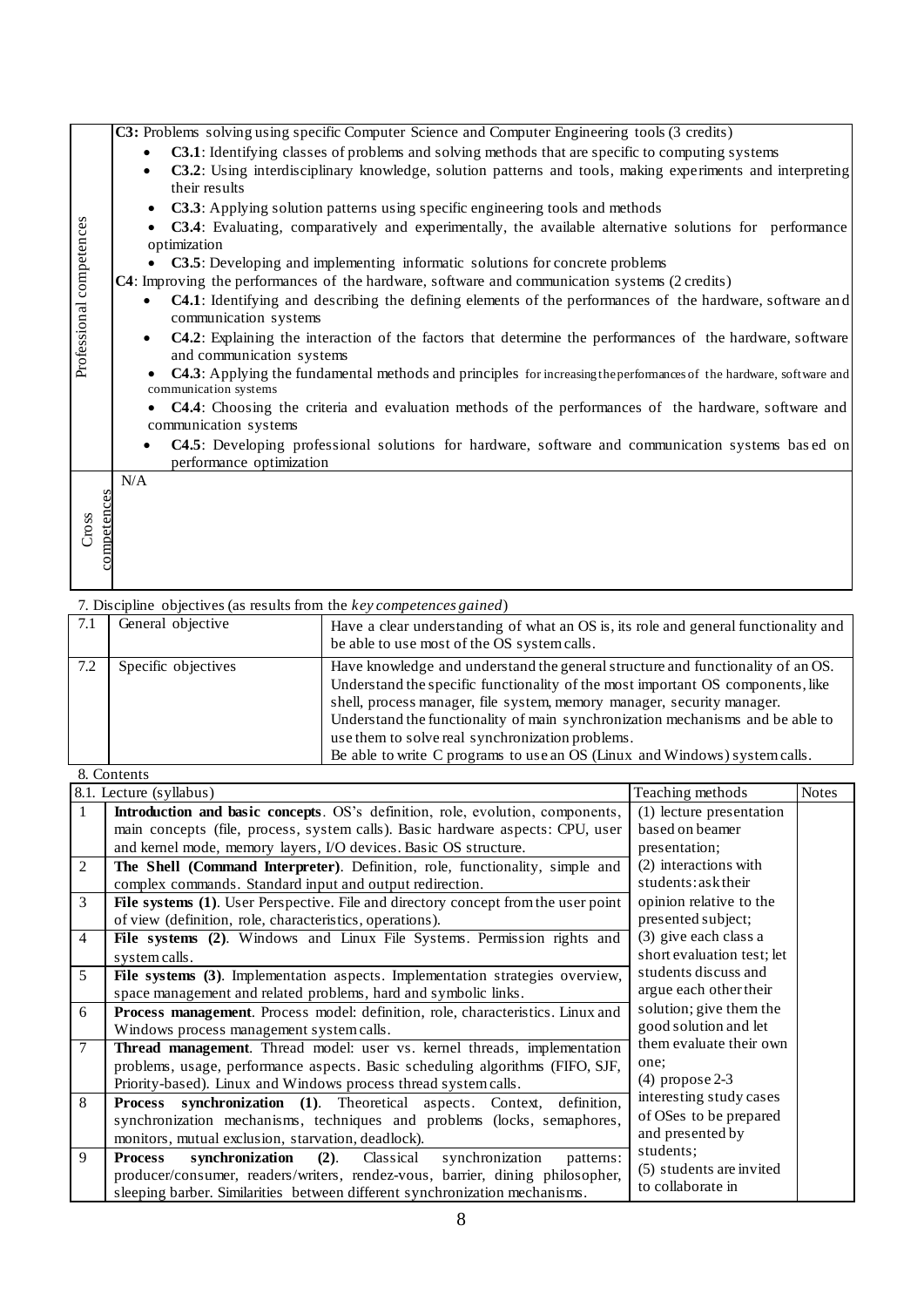| 10             | Inter-process communication. Pipe files, shared memory, message queues,                                      | research projects.                                |              |
|----------------|--------------------------------------------------------------------------------------------------------------|---------------------------------------------------|--------------|
|                | signals.                                                                                                     |                                                   |              |
| 11             | Memory management (1). Context, definition, binding, basic techniques, space                                 |                                                   |              |
|                | management, addresses translation, swapping.                                                                 |                                                   |              |
| 12             | Memory management (2). Paging and segmentation.                                                              |                                                   |              |
| 13             | VO Devices Management. Principles, disks, clocks, character-oriented                                         |                                                   |              |
|                | terminals.                                                                                                   |                                                   |              |
| 14             | Security aspects. Security policies and mechanisms. Basic<br>program's                                       |                                                   |              |
|                | vulnerabilities (buffer overflow).                                                                           |                                                   |              |
|                | Bibliography                                                                                                 |                                                   |              |
| 1.             | Andrew Tanenbaum. Modern Operating System, 2 <sup>nd</sup> Edition, Prentice-Hall, 2005, ISBN 0-13-092641-8. |                                                   |              |
|                | 8.2. Applications (Laboratory)                                                                               | Teaching methods                                  | <b>Notes</b> |
| $\mathbf{1}$   | Linux File System                                                                                            | (1) students are                                  |              |
| $\overline{c}$ | Linux Commands                                                                                               | presented a very brief                            |              |
| 3              | Linux Shell Scripts                                                                                          | overview of the most                              |              |
| 4              | Linux System Calls for File Access                                                                           | important and difficult                           |              |
| 5              | Linux System Calls for File and Directory Manipulation                                                       | aspects of the working                            |              |
| 6              | Windows File System (NTFS)                                                                                   | subject;                                          |              |
| 7              | Linux Processes                                                                                              | (2) students are given at                         |              |
| 8              | Linux Threads                                                                                                | the beginning of each                             |              |
| 9              | Windows Processes and Threads                                                                                | class a short evaluation                          |              |
| 10             | Linux Semaphores                                                                                             | quiz;                                             |              |
| 11             | Linux Locks and Condition Variables                                                                          | (3) students are given a                          |              |
| 12             | Linux pipes                                                                                                  | hands-on tutorial to                              |              |
| 13             | Memory management.                                                                                           | practice with working<br>subject's aspects and to |              |
| 14             | Security aspects. Buffer overflow detection and correction.                                                  | solve problems                                    |              |
|                |                                                                                                              | (4) students are given                            |              |
|                |                                                                                                              | challenging problems                              |              |
|                |                                                                                                              | for extra credit;                                 |              |
|                | Bibliography                                                                                                 |                                                   |              |
|                | Lecture slides and laboratory text and support at http://os.obs.utcluj.ro/moodle                             |                                                   |              |

9. Bridging course contents with the expectations of the representatives of the community, professional associations and employers in the field

OS knowledge is a fundamental requirement in the CS field. We follow the CAM curricula guide. We also consult IT companies about their practical expecations regarding OS knowledge and adapt accordingly our course contents. In this sense, Linux and Windows are the most used Oses.

| 10. Evaluation |      |                                                                                                                |      |                           |      |                     |
|----------------|------|----------------------------------------------------------------------------------------------------------------|------|---------------------------|------|---------------------|
| Activity type  | 10.1 | Assessment criteria                                                                                            | 10.2 | Assessment methods        | 10.3 | Weight in the final |
|                |      |                                                                                                                |      |                           |      | grade               |
| Course         |      | Check if students: understand                                                                                  |      | Small problem-like        |      | 0.67                |
|                |      | fundamental OS concepts and                                                                                    |      | subject requiring         |      |                     |
|                |      | are able to recognize an OS-                                                                                   |      | students to apply the     |      |                     |
|                |      | related problem and find                                                                                       |      | theoretical OS aspects to |      |                     |
|                |      | solution to it.                                                                                                |      | give a solution to that   |      |                     |
|                |      |                                                                                                                |      | problem.                  |      |                     |
| Applications   |      | Check if students are able to                                                                                  |      | Quiz tests. Programming   |      | 0.33                |
|                |      | write C programs to use                                                                                        |      | problems, whose           |      |                     |
|                |      | different OS provided system                                                                                   |      | solution has to be        |      |                     |
|                |      | calls to solve practical                                                                                       |      | implemented in C and      |      |                     |
|                |      | problems.                                                                                                      |      | run on computers.         |      |                     |
|                |      | 10.4 Minimum standard of performance.                                                                          |      |                           |      |                     |
| T              |      | and the contract of a state of the state of the state of the state of the state of the state of the state of t |      |                           |      |                     |

Know the basic system calls, understand their functionality and be able to use them.

Course responsible **Head of department** Lect. dr. eng. Adrian Coleșa Prof.dr.eng. Rodica Potolea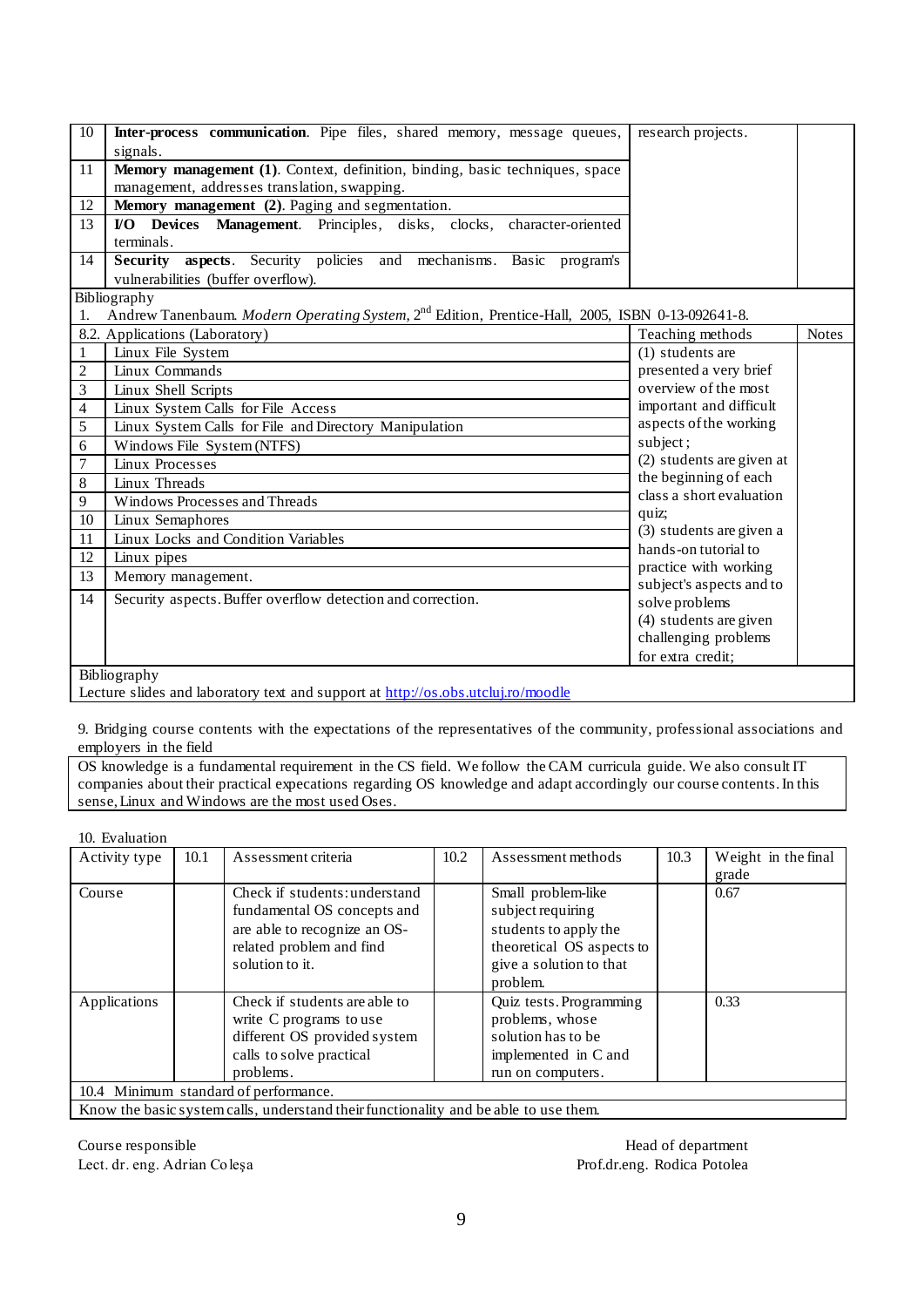#### 1. Data about the program of study

|      | $2.444$ $-0.644$ $-0.644$ $-0.644$ $-0.644$ |                                             |
|------|---------------------------------------------|---------------------------------------------|
| -1.1 | Institution                                 | The Technical University of Cluj-Napoca     |
| 1.2  | Faculty                                     | Automation and Computer Science             |
| 1.3  | Department                                  | Computer Science                            |
| 1.4  | Field of study                              | Computer Science and Information Technology |
| 1.5  | $\overline{\text{Cycle}}$ of study          | <b>Bachelor of Science</b>                  |
| 1.6  | Program of study/Qualification              | Computer Science/ Engineer                  |
| 1.7  | Form of education                           | Full time                                   |
| 1.8  | Subject code                                | 28.                                         |

#### 2. Data about the subject

|               | Subject name                                                                                              |  |  |  |  |  | Elements of Computer Assisted Graphics                                                   |      |  |                      |       |  |  |
|---------------|-----------------------------------------------------------------------------------------------------------|--|--|--|--|--|------------------------------------------------------------------------------------------|------|--|----------------------|-------|--|--|
| $2.2^{\circ}$ | Subject area                                                                                              |  |  |  |  |  | Computer Science and Information Technology                                              |      |  |                      |       |  |  |
| 2.3           | Course responsible/lecturer                                                                               |  |  |  |  |  | Prof. dr. eng. Gorgan Dorian $-\frac{\text{dorian.gorgan}\,\textcircled{ecs.}utcluiiro}$ |      |  |                      |       |  |  |
| 2.4           | Teachers in charge of applications                                                                        |  |  |  |  |  | As. drd. eng. Melenti Cornelia, S.l. dr. eng. Bacu Victor,                               |      |  |                      |       |  |  |
|               | {cornelia.melenti, victor.bacu}@cs.utcluj.ro                                                              |  |  |  |  |  |                                                                                          |      |  |                      |       |  |  |
| 2.5           | <b>Year of study</b> $\begin{array}{ c c c } \hline \text{II} & \text{2.6} & \text{Semester} \end{array}$ |  |  |  |  |  | 2.7 Assessment                                                                           | exam |  | 2.8 Subject category | DF/OB |  |  |
|               |                                                                                                           |  |  |  |  |  |                                                                                          |      |  |                      |       |  |  |

## 3. Estimated total time

| Sem. | Subject name                                            |     |                 |    |                    |    | Lecture Applications Lecture Applications   Individual TOTAL<br>study |     | Credit |
|------|---------------------------------------------------------|-----|-----------------|----|--------------------|----|-----------------------------------------------------------------------|-----|--------|
|      |                                                         |     | [hours / week.] |    | [hours / semester] |    |                                                                       |     |        |
|      |                                                         | ۰D. |                 |    |                    |    |                                                                       |     |        |
|      | <b>Elements of Computer Assisted</b><br><b>Graphics</b> |     |                 | 28 |                    | 28 | 48                                                                    | 104 |        |

| 3.1                                                                              | Number of hours per week<br>4                    |    | 3.2 | of which, course |    | 3.3 | applications |       |
|----------------------------------------------------------------------------------|--------------------------------------------------|----|-----|------------------|----|-----|--------------|-------|
| 3.4                                                                              | Total hours in the teaching plan                 | 56 | 3.5 | of which, course | 28 | 3.6 | applications | 28    |
|                                                                                  | Individual study                                 |    |     |                  |    |     |              | Hours |
|                                                                                  | Manual, lecture material and notes, bibliography |    |     |                  |    |     |              | 20    |
| Supplementary study in the library, online and in the field                      |                                                  |    |     |                  | 6  |     |              |       |
| Preparation for seminars/laboratory works, homework, reports, portfolios, essays |                                                  |    |     |                  |    | 10  |              |       |
| Tutoring                                                                         |                                                  |    |     |                  |    |     |              |       |
| Exams and tests                                                                  |                                                  |    |     |                  |    | Q   |              |       |
| Other activities                                                                 |                                                  |    |     |                  |    |     |              |       |
| 3.7<br>Total hours of individual study<br>48                                     |                                                  |    |     |                  |    |     |              |       |

| 3.8 | Total hours per semester |  |
|-----|--------------------------|--|
| 3.9 | Number of credit points  |  |
|     |                          |  |

## 4. Pre-requisites (where appropriate)

| <b>T.I</b> | alur      | ımmın g<br>language<br>ogra<br>n۳<br>computer                           |
|------------|-----------|-------------------------------------------------------------------------|
| −.∠        | 300<br>ക് | :velopmen<br>$\ln$<br>ımmın ı<br>language<br>Applications<br>dev<br>-га |

## 5. Requirements (where appropriate)

|     | For the course       | Projector, computer                           |
|-----|----------------------|-----------------------------------------------|
| J.L | For the applications | Laboratory attendance is mandatory            |
|     |                      | Study of laboratory materials from the server |

6. Specific competences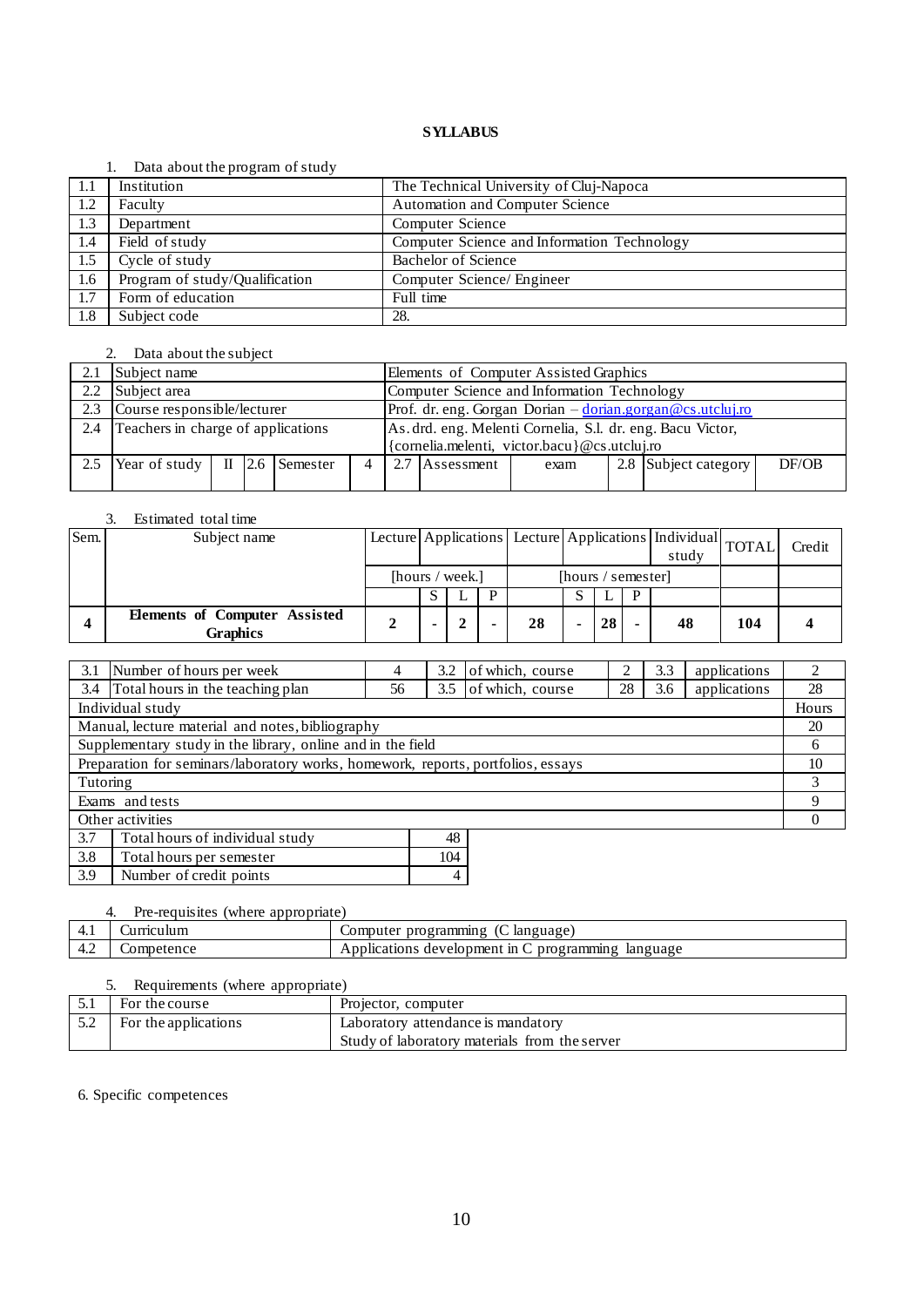|              | $\text{C3}$ – Problems solving using specific Computer Science and Computer Engineering tools (4 credits)                                                                                    |
|--------------|----------------------------------------------------------------------------------------------------------------------------------------------------------------------------------------------|
|              | $\textbf{C3.1}$ – Identifying classes of problems and solving methods that are specific to computing systems                                                                                 |
|              | $\frac{3}{2}$ C3.2 – Using interdisciplinary knowledge, solution patterns and tools, making experiments and interpreting their                                                               |
|              |                                                                                                                                                                                              |
| Professional | Example 1.1 and Example 1.1 and Example 2.1 and experimentally, the available alternative $\frac{1}{2}$ <b>C3.3</b> – Applying solution patterns using specific engineering tools and mehods |
|              | $\frac{1}{5}$ C3.4 – Evaluating, comparatively and experimentally, the available alternative solutions for performance                                                                       |
|              | optimization                                                                                                                                                                                 |
|              | $\textbf{C3.5}$ – Developing and implementing informatic solutions for concrete problems                                                                                                     |
|              | N/A                                                                                                                                                                                          |
|              |                                                                                                                                                                                              |
| competences  |                                                                                                                                                                                              |
| Cross        |                                                                                                                                                                                              |
|              |                                                                                                                                                                                              |
|              |                                                                                                                                                                                              |
|              |                                                                                                                                                                                              |

| 7.1 | General objective   | Learning about the architecture of a graphic system, the study of the graphic pipeline,<br>the study of 2D graphic algorithms                                                                                                                                                                                                       |
|-----|---------------------|-------------------------------------------------------------------------------------------------------------------------------------------------------------------------------------------------------------------------------------------------------------------------------------------------------------------------------------|
| 7.2 | Specific objectives | 1. Creation of the graphical model of a scene of objects<br>Implementation of the basic algorithms that form the core of a graphic system<br>2.<br>Development of graphic applications in a high-level programming language (C,<br>3.<br>$C_{++}$<br>Implementation of the main phases of the graphic transformation pipeline<br>4. |

## 8. Contents

| Professional         | $\frac{8}{2}$ C3.2 – Using interdisciplinary knowledge, solution patterns and tools, making experiments and interpreting their<br>$\frac{5}{9}$ results<br>$\triangle$ C3.3 – Applying solution patterns using specific engineering tools and mehods<br>$\sqrt{3.4}$ – Evaluating, comparatively and experimentally, the available alternative solutions for performance<br>optimization<br>$C3.5$ – Developing and implementing informatic solutions for concrete problems |                                                                                                                                                                                                                                                                                                                                     |                                                  |                         |  |  |  |
|----------------------|-----------------------------------------------------------------------------------------------------------------------------------------------------------------------------------------------------------------------------------------------------------------------------------------------------------------------------------------------------------------------------------------------------------------------------------------------------------------------------|-------------------------------------------------------------------------------------------------------------------------------------------------------------------------------------------------------------------------------------------------------------------------------------------------------------------------------------|--------------------------------------------------|-------------------------|--|--|--|
| competences<br>Cross | N/A                                                                                                                                                                                                                                                                                                                                                                                                                                                                         |                                                                                                                                                                                                                                                                                                                                     |                                                  |                         |  |  |  |
|                      |                                                                                                                                                                                                                                                                                                                                                                                                                                                                             | 7. Discipline objectives (as results from the key competences gained)                                                                                                                                                                                                                                                               |                                                  |                         |  |  |  |
| 7.1                  | General objective                                                                                                                                                                                                                                                                                                                                                                                                                                                           | Learning about the architecture of a graphic system, the study of the graphic pipeline,<br>the study of 2D graphic algorithms                                                                                                                                                                                                       |                                                  |                         |  |  |  |
| $7.2\,$              | Specific objectives                                                                                                                                                                                                                                                                                                                                                                                                                                                         | Creation of the graphical model of a scene of objects<br>1.<br>Implementation of the basic algorithms that form the core of a graphic system<br>2.<br>3. Development of graphic applications in a high-level programming language (C,<br>$C_{++}$<br>Implementation of the main phases of the graphic transformation pipeline<br>4. |                                                  |                         |  |  |  |
| 8. Contents          |                                                                                                                                                                                                                                                                                                                                                                                                                                                                             |                                                                                                                                                                                                                                                                                                                                     |                                                  |                         |  |  |  |
|                      | 8.1. Lecture (syllabus)                                                                                                                                                                                                                                                                                                                                                                                                                                                     |                                                                                                                                                                                                                                                                                                                                     | Teaching methods                                 | <b>Notes</b>            |  |  |  |
| $\mathbf{1}$         | Introduction. History. Examples                                                                                                                                                                                                                                                                                                                                                                                                                                             |                                                                                                                                                                                                                                                                                                                                     |                                                  |                         |  |  |  |
| $\overline{2}$       | Graphics systems - architecture, standards                                                                                                                                                                                                                                                                                                                                                                                                                                  |                                                                                                                                                                                                                                                                                                                                     |                                                  |                         |  |  |  |
| $\overline{3}$       |                                                                                                                                                                                                                                                                                                                                                                                                                                                                             | Graphics devices – logic and physics devices, input, output and interactive                                                                                                                                                                                                                                                         |                                                  |                         |  |  |  |
|                      | devices                                                                                                                                                                                                                                                                                                                                                                                                                                                                     |                                                                                                                                                                                                                                                                                                                                     | New multimedia                                   |                         |  |  |  |
| $\overline{4}$       |                                                                                                                                                                                                                                                                                                                                                                                                                                                                             | Graphics transformations pipeline $-2D$ and 3D transformations. Matrix                                                                                                                                                                                                                                                              | teaching approaches                              |                         |  |  |  |
|                      | operators                                                                                                                                                                                                                                                                                                                                                                                                                                                                   |                                                                                                                                                                                                                                                                                                                                     | will be used in                                  | During the              |  |  |  |
| 5                    | Mathematics in computer graphics                                                                                                                                                                                                                                                                                                                                                                                                                                            |                                                                                                                                                                                                                                                                                                                                     | classes.                                         | semester and            |  |  |  |
| 6                    | Lines scan conversion algorithms                                                                                                                                                                                                                                                                                                                                                                                                                                            |                                                                                                                                                                                                                                                                                                                                     |                                                  | before each             |  |  |  |
| 7                    | Circles scan conversion algorithms                                                                                                                                                                                                                                                                                                                                                                                                                                          |                                                                                                                                                                                                                                                                                                                                     | The course is                                    | exam there              |  |  |  |
| 8                    | Polygons scan conversion algorithms                                                                                                                                                                                                                                                                                                                                                                                                                                         |                                                                                                                                                                                                                                                                                                                                     | interactive and                                  | are a few               |  |  |  |
| 9                    | Clipping algorithms - point, line, polygon and text                                                                                                                                                                                                                                                                                                                                                                                                                         |                                                                                                                                                                                                                                                                                                                                     | includes                                         | preparation             |  |  |  |
| 10                   | Projections and viewing transformations                                                                                                                                                                                                                                                                                                                                                                                                                                     |                                                                                                                                                                                                                                                                                                                                     | demonstrations that                              | hours                   |  |  |  |
| 11                   |                                                                                                                                                                                                                                                                                                                                                                                                                                                                             | Photorealistic presentation of 3D objects - concepts, algorithms, examples                                                                                                                                                                                                                                                          | exemplify graphical                              | planned.                |  |  |  |
| 12                   | software design                                                                                                                                                                                                                                                                                                                                                                                                                                                             | Color models – color perception, color space and standards, color in                                                                                                                                                                                                                                                                | methods and<br>algorithms.                       |                         |  |  |  |
| 13                   |                                                                                                                                                                                                                                                                                                                                                                                                                                                                             | Graphics formats - vector and raster formats, data compression, Web                                                                                                                                                                                                                                                                 |                                                  |                         |  |  |  |
|                      | technologies                                                                                                                                                                                                                                                                                                                                                                                                                                                                |                                                                                                                                                                                                                                                                                                                                     |                                                  |                         |  |  |  |
| 14                   | Graphics pattern grammars                                                                                                                                                                                                                                                                                                                                                                                                                                                   |                                                                                                                                                                                                                                                                                                                                     |                                                  |                         |  |  |  |
|                      | Bibliography                                                                                                                                                                                                                                                                                                                                                                                                                                                                |                                                                                                                                                                                                                                                                                                                                     |                                                  |                         |  |  |  |
| 7.                   | Foley J.D., van Dam, A., Feiner, S.K., Hughes, J.F., "Computer Graphics. Principles and Practice". Addison-<br>Wesley Pblishing Comp., 1992.                                                                                                                                                                                                                                                                                                                                |                                                                                                                                                                                                                                                                                                                                     |                                                  |                         |  |  |  |
| 8.                   | Watt A., "3D Computer Graphics". Addison-Wesley, 1998.                                                                                                                                                                                                                                                                                                                                                                                                                      |                                                                                                                                                                                                                                                                                                                                     |                                                  |                         |  |  |  |
|                      | In virtual libarry                                                                                                                                                                                                                                                                                                                                                                                                                                                          |                                                                                                                                                                                                                                                                                                                                     |                                                  |                         |  |  |  |
| 1.                   | Course resurses, http://cgis.utcluj.ro/didactic<br>8.2. Applications (Laboratory)                                                                                                                                                                                                                                                                                                                                                                                           |                                                                                                                                                                                                                                                                                                                                     |                                                  |                         |  |  |  |
|                      | Teaching methods<br><b>Notes</b>                                                                                                                                                                                                                                                                                                                                                                                                                                            |                                                                                                                                                                                                                                                                                                                                     |                                                  |                         |  |  |  |
| 1                    | Basic graphics application structure<br>Documentation and<br>Each student                                                                                                                                                                                                                                                                                                                                                                                                   |                                                                                                                                                                                                                                                                                                                                     |                                                  |                         |  |  |  |
| $\overline{c}$<br>3  | Output and input operations in graphics window<br>examples will be<br>will have to<br>Inputs by keyboard, mouse and timer                                                                                                                                                                                                                                                                                                                                                   |                                                                                                                                                                                                                                                                                                                                     |                                                  |                         |  |  |  |
| 4                    |                                                                                                                                                                                                                                                                                                                                                                                                                                                                             |                                                                                                                                                                                                                                                                                                                                     | available to the<br>develop a                    |                         |  |  |  |
| 5                    | Menu, icon, cursor and bitmap resources - Part 1<br>Menu, icon, cursor and bitmap resources - Part 2                                                                                                                                                                                                                                                                                                                                                                        |                                                                                                                                                                                                                                                                                                                                     | students, prior to<br>specific<br>the laboratory |                         |  |  |  |
| $\sqrt{6}$           | Coordinate systems. Viewing transformations                                                                                                                                                                                                                                                                                                                                                                                                                                 |                                                                                                                                                                                                                                                                                                                                     | classes, on a                                    | project based<br>on the |  |  |  |
| $\overline{7}$       |                                                                                                                                                                                                                                                                                                                                                                                                                                                                             |                                                                                                                                                                                                                                                                                                                                     | dedicated server.                                | knowledge               |  |  |  |
|                      | 2D clipping. Cohen-Sutherland Algorithm                                                                                                                                                                                                                                                                                                                                                                                                                                     |                                                                                                                                                                                                                                                                                                                                     |                                                  |                         |  |  |  |

- 7. Foley J.D., van Dam, A., Feiner, S.K., Hughes, J.F., "*Computer Graphics. Principles and Practice*". Addison-Wesley Pblishing Comp., 1992.
- 8. Watt A., "*3D Computer Graphics*". Addison-Wesley, 1998.

#### *In virtual libarry*

|                | Course resurses, http://cgis.utcluj.ro/didactic                    |                    |               |  |  |  |
|----------------|--------------------------------------------------------------------|--------------------|---------------|--|--|--|
|                | 8.2. Applications (Laboratory)<br>Teaching methods<br><b>Notes</b> |                    |               |  |  |  |
|                | Basic graphics application structure                               | Documentation and  | Each student  |  |  |  |
| 2              | Output and input operations in graphics window                     | examples will be   | will have to  |  |  |  |
| 3              | Inputs by keyboard, mouse and timer                                | available to the   | develop a     |  |  |  |
| $\overline{4}$ | Menu, icon, cursor and bitmap resources - Part 1                   | students, prior to | specific      |  |  |  |
| -5             | Menu, icon, cursor and bitmap resources – Part 2                   | the laboratory     | project based |  |  |  |
| -6             | Coordinate systems. Viewing transformations                        | classes, on a      | on the        |  |  |  |
|                | 2D clipping. Cohen-Sutherland Algorithm                            | dedicated server.  | knowledge     |  |  |  |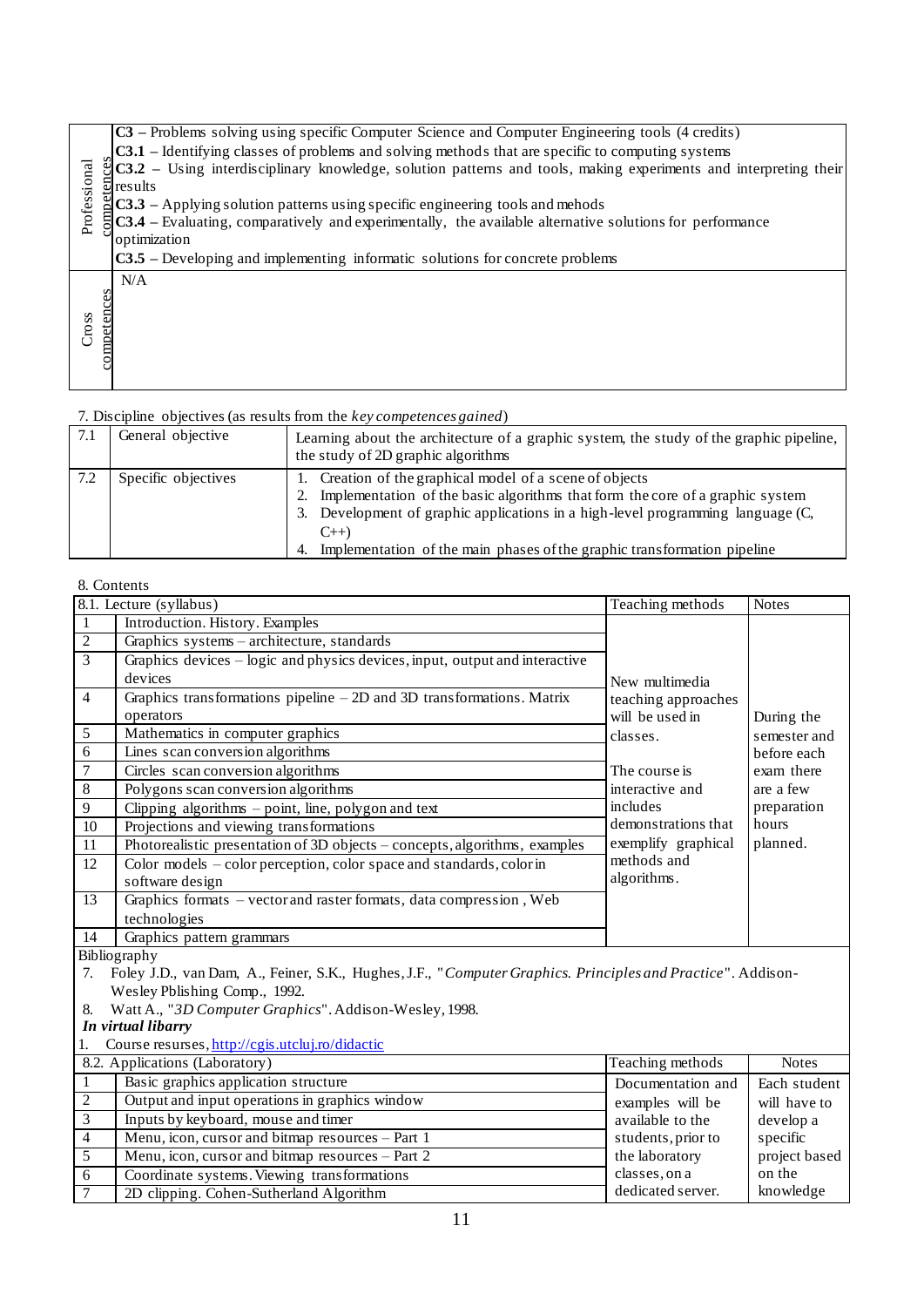| 8                  | Projections. 2D and 3D transformations            | The students will  | acquired at       |  |  |  |
|--------------------|---------------------------------------------------|--------------------|-------------------|--|--|--|
| 9                  | Lines scan conversion. Bresenham method           | work independently | the<br>laboratory |  |  |  |
| 10                 | Polygon clipping. Sutherland-Hodgman Algorithm    | but will also be   |                   |  |  |  |
| 11                 | Polygon clipping. Weiler Clipping Algorithm       | assisted by the    | hours.            |  |  |  |
| 12                 | Photorealistic presentations                      | teacher.           |                   |  |  |  |
| 13                 | Color computation                                 |                    |                   |  |  |  |
| 14                 | Assessment                                        |                    |                   |  |  |  |
| Bibliography       |                                                   |                    |                   |  |  |  |
| In virtual libarry |                                                   |                    |                   |  |  |  |
|                    | Course and practical works, http://cgis.utcluj.ro |                    |                   |  |  |  |

9. Bridging course contents with the expectations of the representatives of the community, professional associations and employers in the field

This discipline is integrated into the Computers and Information Technology domain. The content is classic, yet modern, and introduces to students the fundamentals of graphic systems and 2D algorithms. The content of this discipline has been aligned with the information presented in similar disciplines from other major universities and companies from Romania, Europe and USA and has been evaluated by the authorized Romanian governmental agencies (CNEAA and ARACIS).

| 10. Evaluation                       |                                      |                                                                                                                                                                                                                                                                                                                                 |      |                                                                                     |      |                           |
|--------------------------------------|--------------------------------------|---------------------------------------------------------------------------------------------------------------------------------------------------------------------------------------------------------------------------------------------------------------------------------------------------------------------------------|------|-------------------------------------------------------------------------------------|------|---------------------------|
| Activity type                        | 10.1                                 | Assessment criteria                                                                                                                                                                                                                                                                                                             | 10.2 | Assessment methods                                                                  | 10.3 | Weight in the final grade |
| Course                               |                                      | The written exam tests the<br>understanding of the information<br>presented in classes and the ability<br>to apply this knowledge.<br>The activity in class evaluates the<br>active involvement of the students<br>in the teaching process and their<br>participation to the discussions,<br>debates and other class activities |      | Evaluation is<br>performed through<br>written exam (E) and<br>classes activity (AC) |      | 50% (E)<br>10% (AC)       |
|                                      |                                      | during the entire semester.                                                                                                                                                                                                                                                                                                     |      |                                                                                     |      |                           |
| Applications                         |                                      | Laboratory assessment evaluates<br>the practical abilities obtained by<br>the students. Through homework<br>assignments the students have the<br>opportunity to develop their skill in<br>applying the notions, concepts and<br>methods presented in class.                                                                     |      | Evaluation is<br>performed through<br>written exam.                                 |      | 40%                       |
|                                      | 10.4 Minimum standard of performance |                                                                                                                                                                                                                                                                                                                                 |      |                                                                                     |      |                           |
|                                      |                                      | Final mark: $N=0.5*E+0.4*[(C+T)/2]+0.1*AC$                                                                                                                                                                                                                                                                                      |      |                                                                                     |      |                           |
| Graduation requirement: $N \geq 5$ ; |                                      |                                                                                                                                                                                                                                                                                                                                 |      |                                                                                     |      |                           |

Course responsible<br>
Prof. dr. eng. Dorian Gorgan<br>
Prof. dr. eng. Dorian Gorgan<br>
Prof. dr. eng. Dorian Gorgan Prof. dr. eng. Dorian Gorgan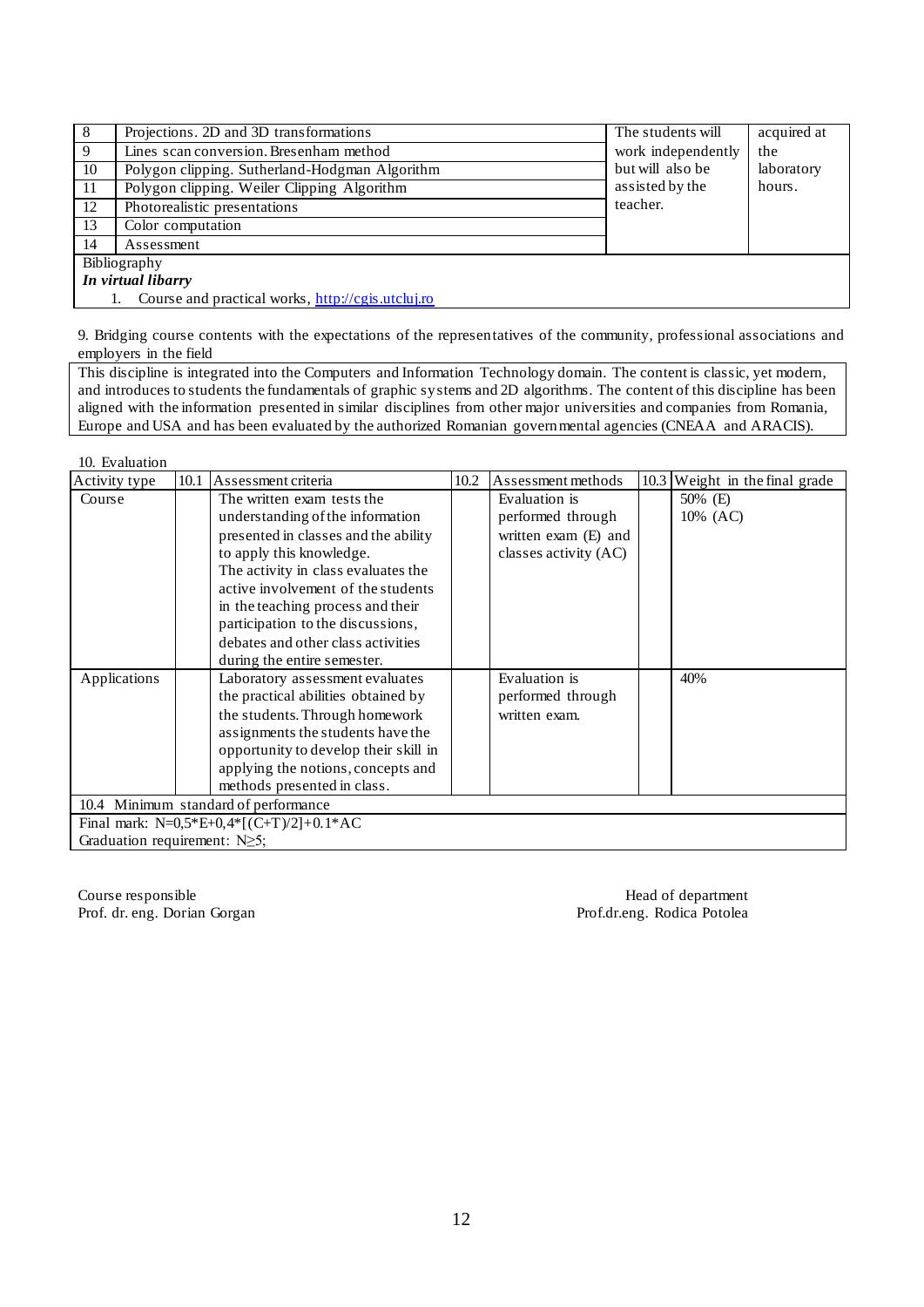#### 1. Data about the program of study

|     | $\sim$ and about the program of beau |                                             |  |  |  |
|-----|--------------------------------------|---------------------------------------------|--|--|--|
| 1.1 | Institution                          | The Technical University of Cluj-Napoca     |  |  |  |
| 1.2 | Faculty                              | Automation and Computer Science             |  |  |  |
| 1.3 | Department                           | Computer Science                            |  |  |  |
| 1.4 | Field of study                       | Computer Science and Information Technology |  |  |  |
| 1.5 | Cycle of study                       | <b>Bachelor of Science</b>                  |  |  |  |
| 1.6 | Program of study/Qualification       | Computer Science/ Engineer                  |  |  |  |
| 1.7 | Form of education                    | Full time                                   |  |  |  |
| 1.8 | Subject code                         | 29.                                         |  |  |  |

## 2. Data about the subject

| 2.1 | Subject name                       |       |      |          |  |                                                                  | Foreign Language II (English, French, German - Technical documents |  |  |  |  |  |  |
|-----|------------------------------------|-------|------|----------|--|------------------------------------------------------------------|--------------------------------------------------------------------|--|--|--|--|--|--|
|     |                                    |       |      |          |  |                                                                  | elaboration)                                                       |  |  |  |  |  |  |
| 2.2 | Subject area                       |       |      |          |  |                                                                  | Computer Science and Information Technology                        |  |  |  |  |  |  |
| 2.3 | Course responsible/lecturer        |       |      |          |  |                                                                  | Lect. dr. Sonia Munteanu Sonia. Munteanu @lang.utcluj.ro           |  |  |  |  |  |  |
| 2.4 | Teachers in charge of applications |       |      |          |  |                                                                  |                                                                    |  |  |  |  |  |  |
| 2.5 | Year of study                      | $\Pi$ | 12.6 | Semester |  | 2.7<br>2.8 Subject category<br>DC/OB<br>Colloquium<br>Assessment |                                                                    |  |  |  |  |  |  |
|     |                                    |       |      |          |  |                                                                  |                                                                    |  |  |  |  |  |  |

#### 3. Estimated total time

| Sem | Subject name                          |                 | Lecture Applications Lecture Applications   Individual TOTAL |  |                    |    |  |  | study |    | Credit |  |
|-----|---------------------------------------|-----------------|--------------------------------------------------------------|--|--------------------|----|--|--|-------|----|--------|--|
|     |                                       | [hours / week.] |                                                              |  | [hours / semester] |    |  |  |       |    |        |  |
|     |                                       |                 |                                                              |  |                    |    |  |  | D     |    |        |  |
|     | Foreign Language II (English, French, |                 |                                                              |  |                    |    |  |  |       |    |        |  |
|     | <b>German</b> - Technical documents   |                 | -                                                            |  |                    | 28 |  |  |       | 24 | 52     |  |
|     | elaboration)                          |                 |                                                              |  |                    |    |  |  |       |    |        |  |

| 3.1              | Number of hours per week                                                         |    | 3.2 | of which, course |    | 3.3 | applications |                |
|------------------|----------------------------------------------------------------------------------|----|-----|------------------|----|-----|--------------|----------------|
| 3.4              | Total hours in the teaching plan                                                 | 28 | 3.5 | of which, course | 28 | 3.6 | applications |                |
|                  | Individual study                                                                 |    |     |                  |    |     |              | Hours          |
|                  | Manual, lecture material and notes, bibliography                                 |    |     |                  |    |     |              | 6              |
|                  | Supplementary study in the library, online and in the field                      |    |     |                  |    |     |              | 8              |
|                  | Preparation for seminars/laboratory works, homework, reports, portfolios, essays |    |     |                  |    |     |              | 6              |
| Tutoring         |                                                                                  |    |     |                  |    |     |              | $\theta$       |
|                  | Exams and tests                                                                  |    |     |                  |    |     |              | $\overline{4}$ |
| Other activities |                                                                                  |    |     |                  |    |     |              |                |
| 3.7              | Total hours of individual study                                                  |    | 24  |                  |    |     |              |                |
| 3.8              | Total hours per semester                                                         |    | 52  |                  |    |     |              |                |

3.9 Number of credit points 2

# 4. Pre-requisites (where appropriate)

| $+.1$ | urnculum   | tor<br>Common<br>Framework<br>European<br>Languages<br>according<br>the<br>to.<br>IJ. |
|-------|------------|---------------------------------------------------------------------------------------|
| $+.4$ | Competence | , training<br>_ontinuous                                                              |

## 5. Requirements (where appropriate)

|                           |                         | .                                                      |
|---------------------------|-------------------------|--------------------------------------------------------|
| $\sim$ $\sim$<br>້ັ.⊥     | course:<br>the<br>For   | vear $\angle$<br>semester<br>11h100f0<br>∩1<br>υu<br>, |
| $\sim$ $\sim$<br><u>.</u> | the applications<br>For |                                                        |

6. Specific competences

 $\mathsf{l}$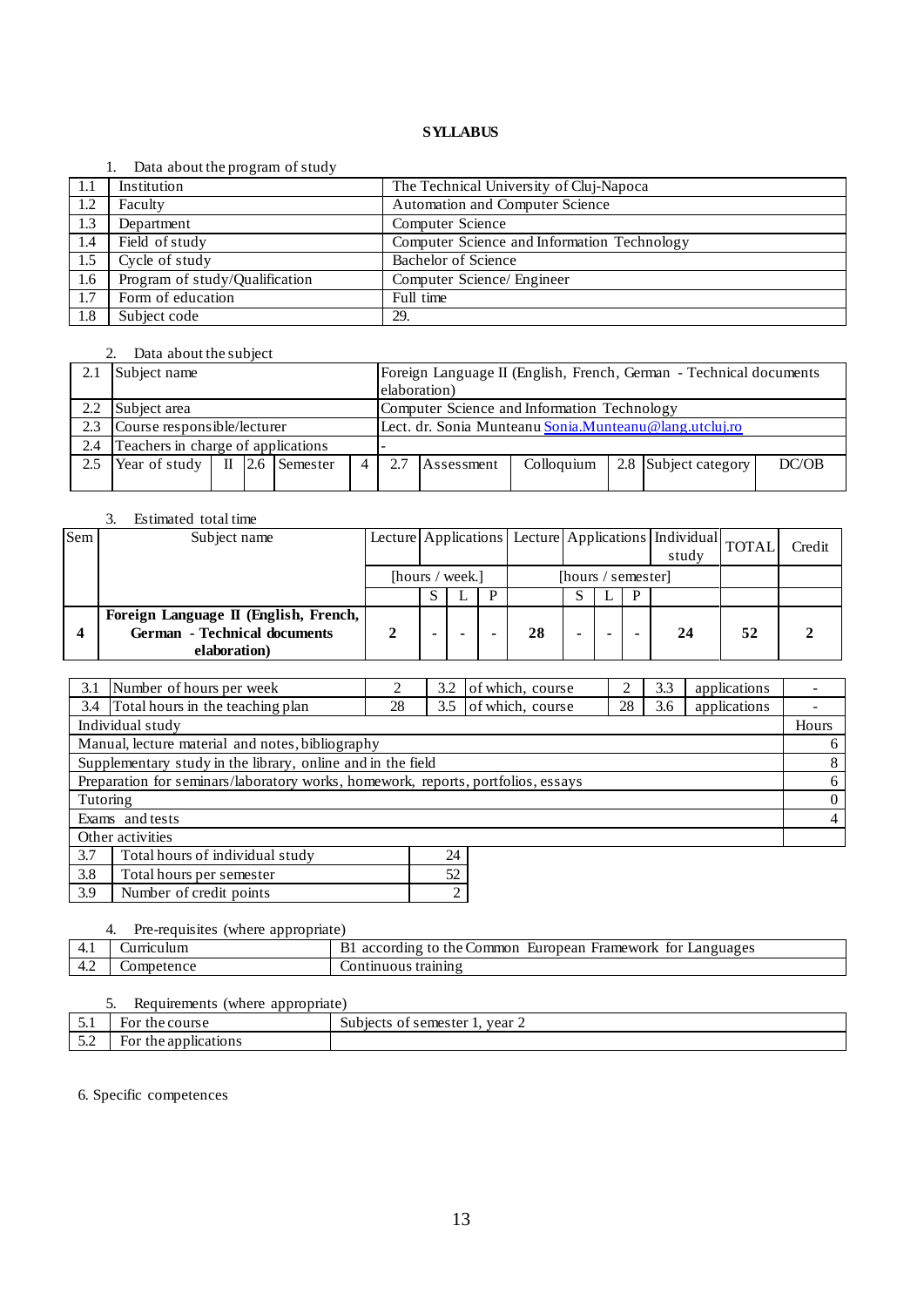|                             | N/A                                                                                                                                               |
|-----------------------------|---------------------------------------------------------------------------------------------------------------------------------------------------|
| competences<br>Professional |                                                                                                                                                   |
| competences<br>Cross        | CT3 – Demonstrating the spirit of initiative and action for updating professional, economical and organizational<br>culture knowledge (2 credits) |

|     | <i>i</i> . Discipling objectives (as results from the <i>key competences guinea)</i> |                                                                                                                                                                                                                                                                                                                                                                                                                                  |
|-----|--------------------------------------------------------------------------------------|----------------------------------------------------------------------------------------------------------------------------------------------------------------------------------------------------------------------------------------------------------------------------------------------------------------------------------------------------------------------------------------------------------------------------------|
| 7.1 | General objective                                                                    | Development of integrated skills in an engineering professional context                                                                                                                                                                                                                                                                                                                                                          |
| 7.2 | Specific objectives                                                                  | - Mastering documenting strategies, information processing; writing<br>according to discourse patterns in specific purposes contexts;<br>- Acquiring strategies for handling difficult written text on a variety of<br>science related topics;<br>- Comprehension and production of discipline appropriate text and genre.<br>- Use of lexical and grammar structures at B1/B2 language competence<br>levels, according to CEFL. |

# 8. Contents

| competences<br>Professional |                                                                                                                                                                        |                                                                                                                                                                                                                                                                                                                                                                                                                                  |                                           |              |
|-----------------------------|------------------------------------------------------------------------------------------------------------------------------------------------------------------------|----------------------------------------------------------------------------------------------------------------------------------------------------------------------------------------------------------------------------------------------------------------------------------------------------------------------------------------------------------------------------------------------------------------------------------|-------------------------------------------|--------------|
| competences<br>Cross        | culture knowledge (2 credits)                                                                                                                                          | CT3 – Demonstrating the spirit of initiative and action for updating professional, economical and organizational                                                                                                                                                                                                                                                                                                                 |                                           |              |
|                             | 7. Discipline objectives (as results from the key competences gained)                                                                                                  |                                                                                                                                                                                                                                                                                                                                                                                                                                  |                                           |              |
| 7.1                         | General objective                                                                                                                                                      | Development of integrated skills in an engineering professional context                                                                                                                                                                                                                                                                                                                                                          |                                           |              |
| 7.2                         | Specific objectives                                                                                                                                                    | - Mastering documenting strategies, information processing; writing<br>according to discourse patterns in specific purposes contexts;<br>- Acquiring strategies for handling difficult written text on a variety of<br>science related topics;<br>- Comprehension and production of discipline appropriate text and genre.<br>- Use of lexical and grammar structures at B1/B2 language competence<br>levels, according to CEFL. |                                           |              |
| 8. Contents                 |                                                                                                                                                                        |                                                                                                                                                                                                                                                                                                                                                                                                                                  |                                           |              |
|                             | 8.1. Lecture (syllabus)                                                                                                                                                |                                                                                                                                                                                                                                                                                                                                                                                                                                  | Teaching methods                          | <b>Notes</b> |
| $\mathbf{1}$                | processing and artificial intelligence.                                                                                                                                | Hierarchical structure of grammar. Natural language processing; morphology,<br>syntax, discourse. Language knowledge in technology development for language                                                                                                                                                                                                                                                                      | lecture,<br>conversation,<br>elicitation, |              |
| $\overline{2}$              |                                                                                                                                                                        | Student's research on NLP and AI topics which involve knowledge about                                                                                                                                                                                                                                                                                                                                                            | practical                                 |              |
|                             | language. Assignment discussion.                                                                                                                                       |                                                                                                                                                                                                                                                                                                                                                                                                                                  | application of<br>knowledge,              |              |
| 3                           | technical vocabulary.                                                                                                                                                  | Word structure: inflected and derivated words. Derivation as a means of creating                                                                                                                                                                                                                                                                                                                                                 | assignment                                |              |
| $\overline{4}$              |                                                                                                                                                                        | Phrases: noun headed phrases, verb headed phrases, adjective headed phrases,                                                                                                                                                                                                                                                                                                                                                     | discussion                                |              |
| 5                           | preposition headed phrases.                                                                                                                                            | Simple and complex sentences. Frequently used phrase/sentence structures in                                                                                                                                                                                                                                                                                                                                                      |                                           |              |
|                             |                                                                                                                                                                        | technical texts: coordination and subordination in finite and non-finite clauses.                                                                                                                                                                                                                                                                                                                                                |                                           |              |
| 6                           |                                                                                                                                                                        | Cohesion and coherence in discourse. Readibility of technical texts: syntactic                                                                                                                                                                                                                                                                                                                                                   |                                           |              |
|                             | parallelism, sentence rephrasal, nominalization, lexical choice                                                                                                        |                                                                                                                                                                                                                                                                                                                                                                                                                                  |                                           |              |
| $\tau$                      | hypothesis and validation.                                                                                                                                             | Structure of information in paragraphs: general-particular patterns, theme-rheme,                                                                                                                                                                                                                                                                                                                                                |                                           |              |
| 8                           | Mid term evaluation                                                                                                                                                    |                                                                                                                                                                                                                                                                                                                                                                                                                                  |                                           |              |
| 9                           |                                                                                                                                                                        | The informative function of science discourse: information structure, impersonal                                                                                                                                                                                                                                                                                                                                                 |                                           |              |
| 10                          | expression, nominalized theme.                                                                                                                                         | Functional and rhetorical organization of written science discourse: genres                                                                                                                                                                                                                                                                                                                                                      |                                           |              |
|                             | (textbooks, journal articles and scientific posters)                                                                                                                   |                                                                                                                                                                                                                                                                                                                                                                                                                                  |                                           |              |
| 11                          | Information organization in scientific posters: functional and structural patterns.<br>Design options and selection of information $-$ from the journal article to the |                                                                                                                                                                                                                                                                                                                                                                                                                                  |                                           |              |
|                             | poster.                                                                                                                                                                |                                                                                                                                                                                                                                                                                                                                                                                                                                  |                                           |              |
| 12                          |                                                                                                                                                                        | Formulaic language in science discourse: multifunctional lexical bundles.<br>Interpersonal function of science discourse: hedges, boosters and author mention                                                                                                                                                                                                                                                                    |                                           |              |
|                             | in science discourse.                                                                                                                                                  |                                                                                                                                                                                                                                                                                                                                                                                                                                  |                                           |              |
| 13                          |                                                                                                                                                                        | Disciplinary variation in science discourse: professional communities, discourse                                                                                                                                                                                                                                                                                                                                                 |                                           |              |
|                             |                                                                                                                                                                        | communities. Selecting from language resources according to disciplinary                                                                                                                                                                                                                                                                                                                                                         |                                           |              |
|                             | practices.                                                                                                                                                             |                                                                                                                                                                                                                                                                                                                                                                                                                                  |                                           |              |
| 14                          | Test.<br>Bibliography                                                                                                                                                  |                                                                                                                                                                                                                                                                                                                                                                                                                                  |                                           |              |
|                             |                                                                                                                                                                        |                                                                                                                                                                                                                                                                                                                                                                                                                                  |                                           |              |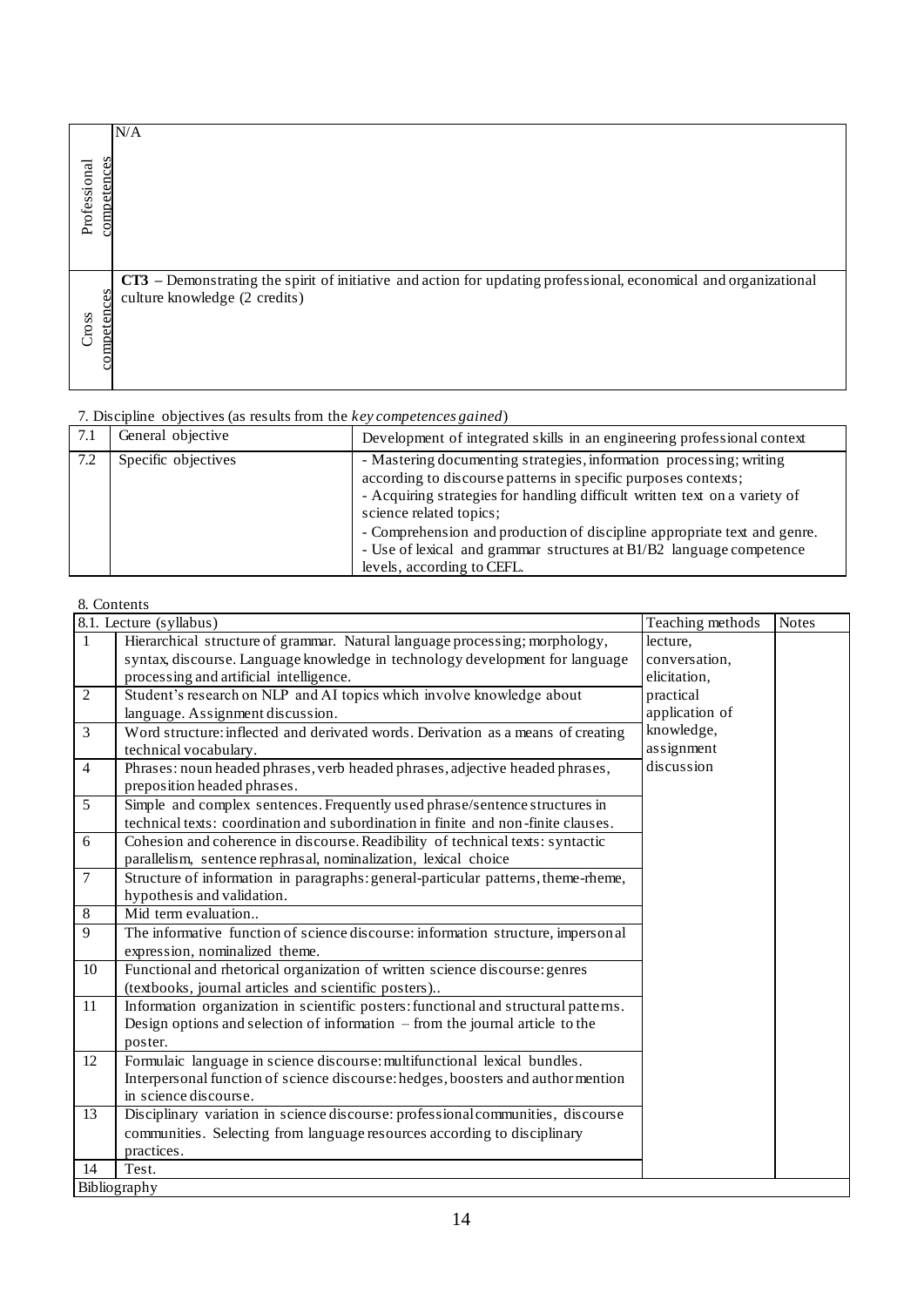1.Munteanu, S.-C (2013) *Academic English for Science and Engineering*. Cluj-Napoca: Casa Cartii de Stiinta. ISBN 978- 606-17-0398-2.

2.Swales John M. & Christine B. Feak (2001) *Academic Writing For Graduate Students - Essential Tasks And Skills*, Ann Arbor*:* The University Of Michigan Press.

| 3. Hyland Ken (2006) <i>English For Academic Purposes - An Advanced Resource Book</i> , London: Routledge |                  |              |  |  |  |  |  |  |
|-----------------------------------------------------------------------------------------------------------|------------------|--------------|--|--|--|--|--|--|
| 8.2. Applications (Seminars, Laboratory, Projects)                                                        | Teaching methods | <b>Notes</b> |  |  |  |  |  |  |
|                                                                                                           |                  |              |  |  |  |  |  |  |
| Bibliography                                                                                              |                  |              |  |  |  |  |  |  |
|                                                                                                           |                  |              |  |  |  |  |  |  |

9. Bridging course contents with the expectations of the representatives of the community, professional associations and employers in the field

Mastering a foreign language will support students in a more flexible integration in the labour market, and have improved personal development. The introduction in the language for specific purposes will facilitate reading more documents in the field of study.

10. Evaluation

| Activity type | 10.1 Assessment criteria                                                                                                                                                                                                                                                                               | 10.2 | Assessment methods                                                                                                   | 10.3 | Weight in the final grade                                                                                                                   |
|---------------|--------------------------------------------------------------------------------------------------------------------------------------------------------------------------------------------------------------------------------------------------------------------------------------------------------|------|----------------------------------------------------------------------------------------------------------------------|------|---------------------------------------------------------------------------------------------------------------------------------------------|
| Course        | Assessment and homework<br>completion in due time;<br>Ability to comprehend below and<br>above sentence syntactic and<br>morphologic structures specific to<br>science discourse; to read from<br>sources, to comprehend complex<br>text (journal articles, textbooks);<br>write and present a poster. |      | Oral presentation of<br>homework and<br>assignment tasks:<br>Two written tests or<br>one test and science<br>poster. |      | assignment/<br>homework $= 20\%$<br>mid-term test = $30\%$<br>poster/final test = $40\%$<br>posterpresentation<br>$=10%$<br>total = $100\%$ |
| Applications  |                                                                                                                                                                                                                                                                                                        |      |                                                                                                                      |      |                                                                                                                                             |
|               | 10.4 Minimum standard of performance                                                                                                                                                                                                                                                                   |      |                                                                                                                      |      |                                                                                                                                             |
|               | Minimum 60% of the final test, regarding language, lexical and discourse structures used in the technical discourse,                                                                                                                                                                                   |      |                                                                                                                      |      |                                                                                                                                             |
|               | linking words, verbs in impersonal moods, nominal groups, revision and correction of written texts. Assignment                                                                                                                                                                                         |      |                                                                                                                      |      |                                                                                                                                             |

completion, minimum 50% of the mid term evaluation.

Course responsible Head of department Lect. dr. Sonia Munteanu **Prof.dr.eng. Rodica Potolea**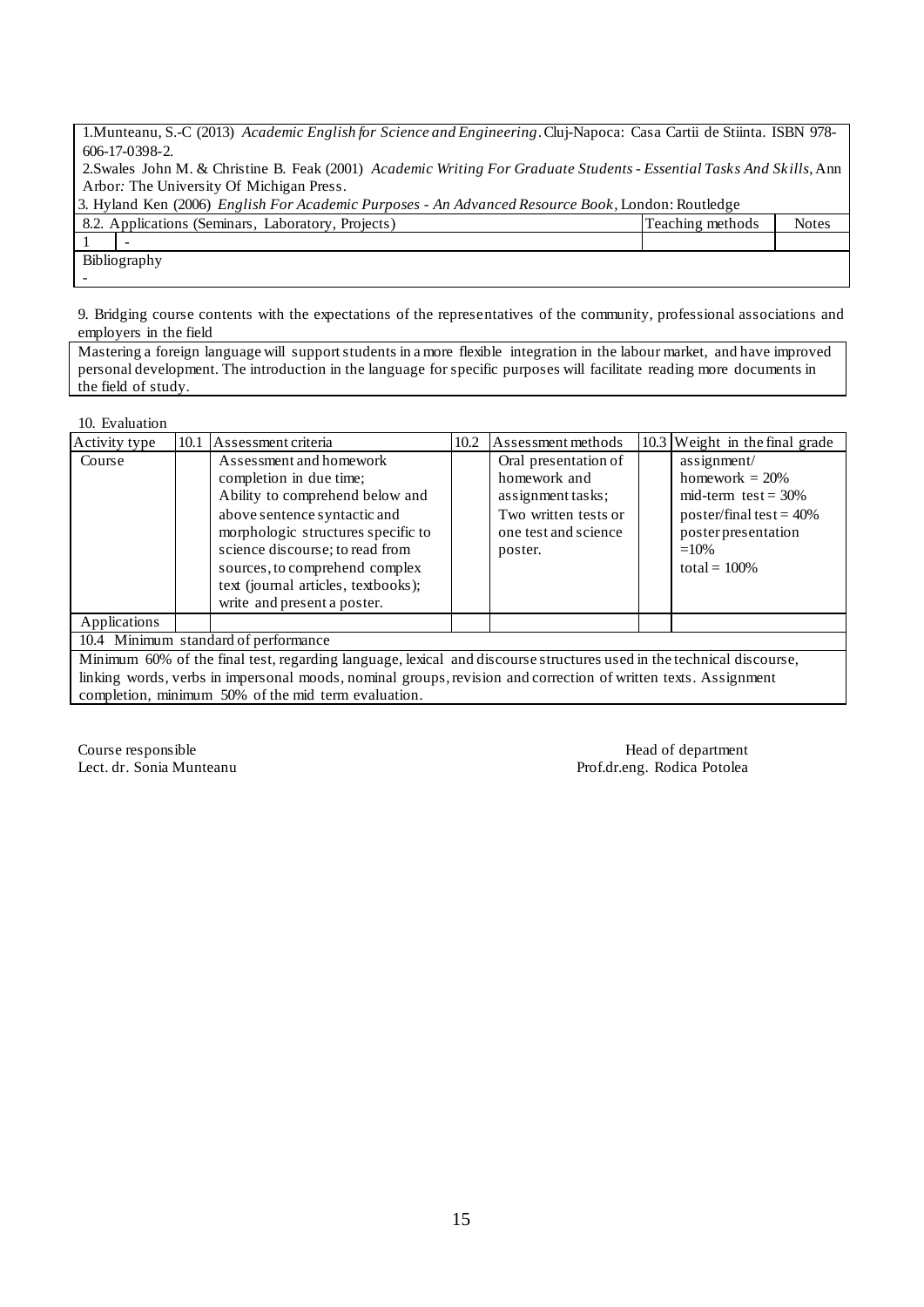#### 1. Data about the program of study

| -1.1 | Institution                    | The Technical University of Cluj-Napoca     |
|------|--------------------------------|---------------------------------------------|
| 1.2  | Faculty                        | Automation and Computer Science             |
| 1.3  | Department                     | Computer Science                            |
| 1.4  | Field of study                 | Computer Science and Information Technology |
| 1.5  | Cycle of study                 | Bachelor of Science                         |
| 1.6  | Program of study/Qualification | Computer Science/ Engineer                  |
| 1.7  | Form of education              | Full time                                   |
| 1.8  | Subject code                   | 105.                                        |

# 2. Data about the subject

| 2.1 | Mechanics<br>Subject name          |  |  |                |                |                                                                    |                                                                 |  |  |  |  |  |  |
|-----|------------------------------------|--|--|----------------|----------------|--------------------------------------------------------------------|-----------------------------------------------------------------|--|--|--|--|--|--|
| 2.2 | Subject area                       |  |  |                |                |                                                                    | Computer Science and Information Technology                     |  |  |  |  |  |  |
| 2.3 | Course responsible/lecturer        |  |  |                |                |                                                                    | Prof. dr. eng. Vistrian Mătieș                                  |  |  |  |  |  |  |
|     |                                    |  |  |                |                |                                                                    | Email: vistrian.maties@mdm.utcluj.ro; vistrian.maties@yahoo.com |  |  |  |  |  |  |
| 2.4 | Teachers in charge of applications |  |  |                |                |                                                                    | Dr. eng. Sergiu-Dan Stan                                        |  |  |  |  |  |  |
| 2.5 | Year of study $\parallel$ II       |  |  | $2.6$ Semester | $\overline{4}$ | 2.7 Assessment<br>2.8 Subject category<br><b>FAC</b><br>Colloquium |                                                                 |  |  |  |  |  |  |
|     |                                    |  |  |                |                |                                                                    |                                                                 |  |  |  |  |  |  |

## 3. Estimated total time

| Sem. | Subject name     |                 |  |                    |    |    |     | Lecture Applications Lecture Applications Individual TOTAL<br>study |    |     | Credit |
|------|------------------|-----------------|--|--------------------|----|----|-----|---------------------------------------------------------------------|----|-----|--------|
|      |                  | [hours / week.] |  | [hours / semester] |    |    |     |                                                                     |    |     |        |
|      |                  |                 |  | D                  |    |    |     | D                                                                   |    |     |        |
|      | <b>Mechanics</b> |                 |  |                    | 28 | 28 | . . |                                                                     | 48 | 104 |        |

| 3.1                                                                              | Number of hours per week         | 4  | 3.2 | of which, course |    | 3.3      | applications |    |
|----------------------------------------------------------------------------------|----------------------------------|----|-----|------------------|----|----------|--------------|----|
| 3.4                                                                              | Total hours in the teaching plan | 56 | 3.5 | of which, course | 28 | 3.6      | applications | 28 |
| Individual study                                                                 |                                  |    |     |                  |    |          | Hours        |    |
| Manual, lecture material and notes, bibliography                                 |                                  |    |     |                  |    |          | 15           |    |
| Supplementary study in the library, online and in the field                      |                                  |    |     |                  |    |          | 15           |    |
| Preparation for seminars/laboratory works, homework, reports, portfolios, essays |                                  |    |     |                  |    |          | 8            |    |
| Tutoring                                                                         |                                  |    |     |                  |    |          | 5            |    |
| Exams and tests                                                                  |                                  |    |     |                  |    | 5.       |              |    |
| Other activities                                                                 |                                  |    |     |                  |    | $\Omega$ |              |    |
| 3.7                                                                              | Total hours of individual study  |    | 48  |                  |    |          |              |    |
| 3.8                                                                              | Total hours per semester         |    | 104 |                  |    |          |              |    |

| $\vert 3.9 \vert$ | Number of credit points |  |
|-------------------|-------------------------|--|
|                   |                         |  |

| Pre-requisites (where appropriate) |            |                                                                             |  |  |  |  |  |  |
|------------------------------------|------------|-----------------------------------------------------------------------------|--|--|--|--|--|--|
| -4.1                               | Curriculum | Physics. Mathematics. Informatics                                           |  |  |  |  |  |  |
| 4.2                                | Competence | Mathematic, Physics, Informatics, Measurement Techniques, Technical Drawing |  |  |  |  |  |  |

| Requirements (where appropriate) |                      |                                                                        |  |  |  |  |  |  |
|----------------------------------|----------------------|------------------------------------------------------------------------|--|--|--|--|--|--|
|                                  | For the course       | Video projector, Blackboard, White and Colored Chalk                   |  |  |  |  |  |  |
| 5.2                              | For the applications | Blackboard, Demonstrations on representative equipment from laboratory |  |  |  |  |  |  |

6. Specific competences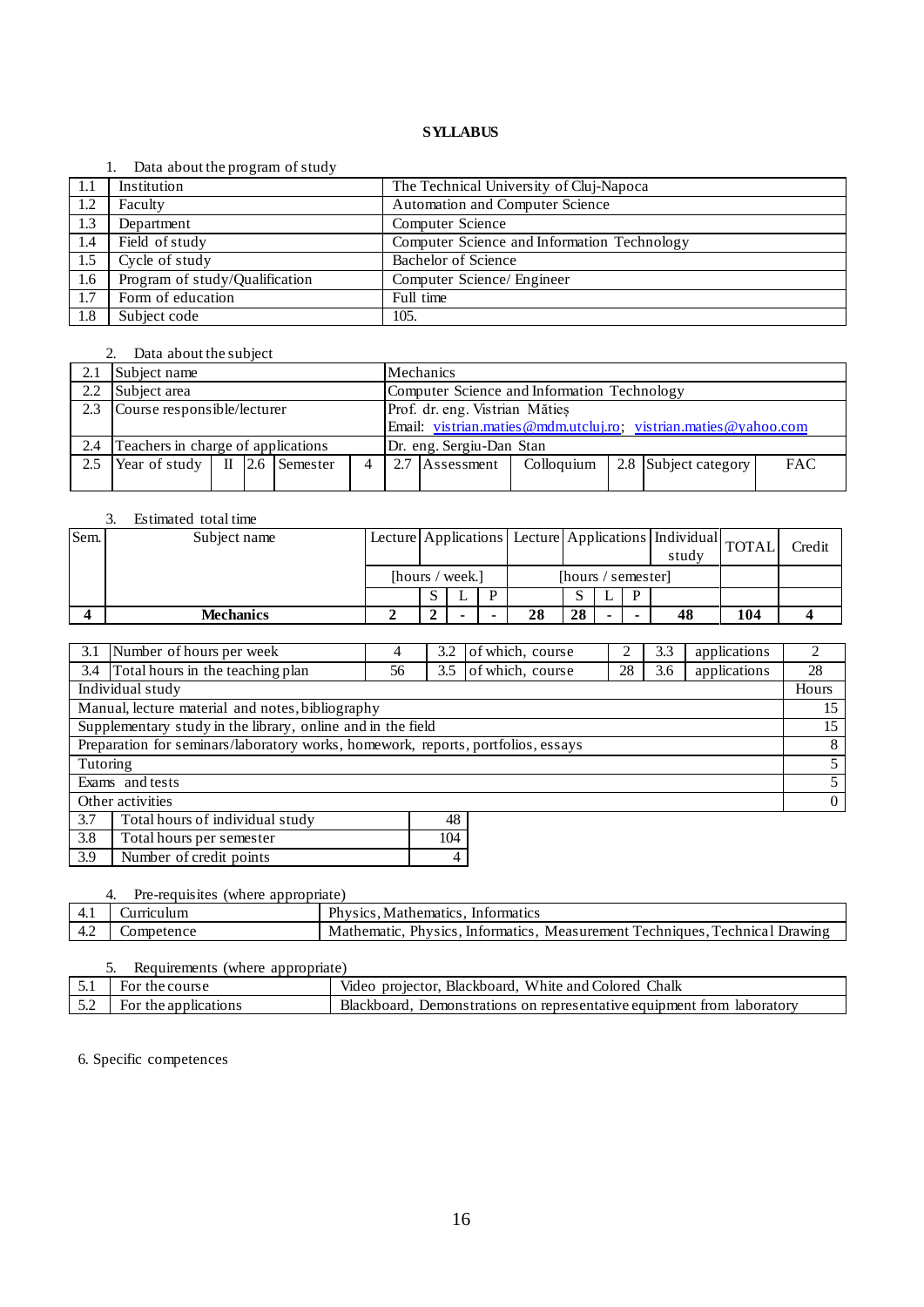|                      | - Operating with basic Mathematical, Engineering and Computer Science concepts (4 credits)<br>C1                                   |
|----------------------|------------------------------------------------------------------------------------------------------------------------------------|
|                      | C1.1 – Recognizing and describing concepts that are specific to the fields of calculability, complexity, programming               |
|                      | glparadigms, and modeling computational and communication systems                                                                  |
|                      | $\frac{1}{2}$ C1.2 – Using specific theories and tools (algorithms, schemes, models, protocols, etc.) for explaining the structure |
|                      | and the functioning of hardware, software and communication systems                                                                |
| Professional         | $\Xi$ C1.3 - Building models for various components of computing systems                                                           |
|                      |                                                                                                                                    |
|                      |                                                                                                                                    |
|                      | N/A                                                                                                                                |
|                      |                                                                                                                                    |
|                      |                                                                                                                                    |
| competences<br>Cross |                                                                                                                                    |
|                      |                                                                                                                                    |
|                      |                                                                                                                                    |
|                      |                                                                                                                                    |

| Professional                             | $\frac{S}{S}$ paradigms, and modeling computational and communication systems<br>$\frac{S}{S}$ C1.2 – Using specific theories and tools (algorithms, schemes, model)<br>and the functioning of hardware, software and communication systems<br>$C1.2$ – Using specific theories and tools (algorithms, schemes, models, protocols, etc.) for explaining the structure<br>C1.3 - Building models for various components of computing systems                                                                                                                                                                                                                                                                                                                                            |                                                                                                                                                                                                                                                                                                                                                                                                                                                                               |                             |              |  |  |  |  |  |
|------------------------------------------|----------------------------------------------------------------------------------------------------------------------------------------------------------------------------------------------------------------------------------------------------------------------------------------------------------------------------------------------------------------------------------------------------------------------------------------------------------------------------------------------------------------------------------------------------------------------------------------------------------------------------------------------------------------------------------------------------------------------------------------------------------------------------------------|-------------------------------------------------------------------------------------------------------------------------------------------------------------------------------------------------------------------------------------------------------------------------------------------------------------------------------------------------------------------------------------------------------------------------------------------------------------------------------|-----------------------------|--------------|--|--|--|--|--|
| competences<br>Cross                     | N/A                                                                                                                                                                                                                                                                                                                                                                                                                                                                                                                                                                                                                                                                                                                                                                                    |                                                                                                                                                                                                                                                                                                                                                                                                                                                                               |                             |              |  |  |  |  |  |
|                                          | 7. Discipline objectives (as results from the key competences gained)                                                                                                                                                                                                                                                                                                                                                                                                                                                                                                                                                                                                                                                                                                                  |                                                                                                                                                                                                                                                                                                                                                                                                                                                                               |                             |              |  |  |  |  |  |
| 7.1                                      | General objective<br>$\bullet$<br>methods.                                                                                                                                                                                                                                                                                                                                                                                                                                                                                                                                                                                                                                                                                                                                             | To know the structure, operation and the bases of design of mobile<br>mechanical systems that can be found in the structure of mechatronic<br>systems and which integrates mechanical components, electrical,<br>electronics and information technology.<br>To know the main types of mobile mechanical systems (mechanisms),<br>the main problems related to their study, the terminology and the<br>dedicated technical drawing language and also the specific aided design |                             |              |  |  |  |  |  |
| 7.2                                      | Specific objectives<br>To communicate effectively in writing and orally with specialists from<br>$\bullet$<br>the field of mechanical engineering;<br>To use methods and systems for measuring functional parameters of<br>$\bullet$<br>various mobile mechanical systems;<br>To use mathematical concepts and the suitable methods and software<br>$\bullet$<br>packages to simulate various rigid and mobile mechanical systems.<br>To participate and apply the obtained knowledge in interdisciplinary<br>$\bullet$<br>research and design teams;<br>To analyze and interpret experimental data from the field of mechanical<br>$\bullet$<br>engineering;<br>To understand and to critically analyze technical solutions from the<br>$\bullet$<br>field of mechanical engineering. |                                                                                                                                                                                                                                                                                                                                                                                                                                                                               |                             |              |  |  |  |  |  |
|                                          | 8. Contents                                                                                                                                                                                                                                                                                                                                                                                                                                                                                                                                                                                                                                                                                                                                                                            |                                                                                                                                                                                                                                                                                                                                                                                                                                                                               |                             |              |  |  |  |  |  |
|                                          | 8.1. Lecture (syllabus)                                                                                                                                                                                                                                                                                                                                                                                                                                                                                                                                                                                                                                                                                                                                                                |                                                                                                                                                                                                                                                                                                                                                                                                                                                                               | Teaching methods            | <b>Notes</b> |  |  |  |  |  |
| $\mathbf{1}$<br>2<br>3<br>$\overline{4}$ | Introduction. Hardware structure of mechatronic systems. Place and role of<br>mechanisms and mechanical transmissions into their structure.<br>Structural synthesis of mechanisms.<br>Energy storage elements, elements for movement guidance, assembly elements.<br>Kinematic analysis of the mechanisms.                                                                                                                                                                                                                                                                                                                                                                                                                                                                             |                                                                                                                                                                                                                                                                                                                                                                                                                                                                               |                             |              |  |  |  |  |  |
| 5                                        | Analysis and synthesis of cam mechanisms.                                                                                                                                                                                                                                                                                                                                                                                                                                                                                                                                                                                                                                                                                                                                              |                                                                                                                                                                                                                                                                                                                                                                                                                                                                               |                             |              |  |  |  |  |  |
| $6\,$                                    |                                                                                                                                                                                                                                                                                                                                                                                                                                                                                                                                                                                                                                                                                                                                                                                        |                                                                                                                                                                                                                                                                                                                                                                                                                                                                               |                             |              |  |  |  |  |  |
|                                          | Mobile mechanical systems with profiled elements (levers and wheels):<br>Malta Cross (Geneva) mechanism, ratchets, mechanisms with stellar elemets,                                                                                                                                                                                                                                                                                                                                                                                                                                                                                                                                                                                                                                    |                                                                                                                                                                                                                                                                                                                                                                                                                                                                               |                             |              |  |  |  |  |  |
|                                          | locking mechanisms. Mechanisms oscillating and adjustable racing.                                                                                                                                                                                                                                                                                                                                                                                                                                                                                                                                                                                                                                                                                                                      |                                                                                                                                                                                                                                                                                                                                                                                                                                                                               | free exposure at            |              |  |  |  |  |  |
| $\boldsymbol{7}$                         | Analysis and synthesis of gear mechanisms.                                                                                                                                                                                                                                                                                                                                                                                                                                                                                                                                                                                                                                                                                                                                             |                                                                                                                                                                                                                                                                                                                                                                                                                                                                               | blackboard                  |              |  |  |  |  |  |
| $\overline{8}$                           | Study the acting forces on the mechanisms from the structure of mechatronic<br>systems. Determination of the inertia forces of the kinematic elements from the                                                                                                                                                                                                                                                                                                                                                                                                                                                                                                                                                                                                                         |                                                                                                                                                                                                                                                                                                                                                                                                                                                                               | combined with<br>multimedia |              |  |  |  |  |  |
|                                          | structure of these systems.                                                                                                                                                                                                                                                                                                                                                                                                                                                                                                                                                                                                                                                                                                                                                            |                                                                                                                                                                                                                                                                                                                                                                                                                                                                               |                             |              |  |  |  |  |  |
| 9                                        | The balancing of mechanisms and machines.                                                                                                                                                                                                                                                                                                                                                                                                                                                                                                                                                                                                                                                                                                                                              |                                                                                                                                                                                                                                                                                                                                                                                                                                                                               | presentations               |              |  |  |  |  |  |
| 10                                       | Determination of the reaction forces in kinematic joints.                                                                                                                                                                                                                                                                                                                                                                                                                                                                                                                                                                                                                                                                                                                              |                                                                                                                                                                                                                                                                                                                                                                                                                                                                               |                             |              |  |  |  |  |  |
| 11                                       | Modeling the movement of mobile mechanical systems. The equations of motion<br>of mobile mechanical systems. Applications: phases of operation of mobile                                                                                                                                                                                                                                                                                                                                                                                                                                                                                                                                                                                                                               |                                                                                                                                                                                                                                                                                                                                                                                                                                                                               |                             |              |  |  |  |  |  |
|                                          | mechanical systems; efficiency of mobile mechanical systems;                                                                                                                                                                                                                                                                                                                                                                                                                                                                                                                                                                                                                                                                                                                           |                                                                                                                                                                                                                                                                                                                                                                                                                                                                               |                             |              |  |  |  |  |  |
| 12                                       | Mechanisms and special transmissions in the field of precision engineering.                                                                                                                                                                                                                                                                                                                                                                                                                                                                                                                                                                                                                                                                                                            |                                                                                                                                                                                                                                                                                                                                                                                                                                                                               |                             |              |  |  |  |  |  |

# 8. Contents<br>8.1. Lecture (syllabus)

|    | 8.1. Lecture (syllabus)                                                         | Teaching methods | <b>Notes</b> |
|----|---------------------------------------------------------------------------------|------------------|--------------|
|    | Introduction. Hardware structure of mechatronic systems. Place and role of      |                  |              |
|    | mechanisms and mechanical transmissions into their structure.                   |                  |              |
| 2  | Structural synthesis of mechanisms.                                             |                  |              |
| 3  | Energy storage elements, elements for movement guidance, assembly elements.     |                  |              |
| 4  | Kinematic analysis of the mechanisms.                                           |                  |              |
| 5  | Analysis and synthesis of cam mechanisms.                                       |                  |              |
| 6  | Mobile mechanical systems with profiled elements (levers and wheels):           |                  |              |
|    | Malta Cross (Geneva) mechanism, ratchets, mechanisms with stellar elemets,      |                  |              |
|    | locking mechanisms. Mechanisms oscillating and adjustable racing.               |                  |              |
| 7  | Analysis and synthesis of gear mechanisms.                                      | free exposure at |              |
| 8  | Study the acting forces on the mechanisms from the structure of mechatronic     | blackboard       |              |
|    | systems. Determination of the inertia forces of the kinematic elements from the | combined with    |              |
|    | structure of these systems.                                                     | multimedia       |              |
| 9  | The balancing of mechanisms and machines.                                       | presentations    |              |
| 10 | Determination of the reaction forces in kinematic joints.                       |                  |              |
| 11 | Modeling the movement of mobile mechanical systems. The equations of motion     |                  |              |
|    | of mobile mechanical systems. Applications: phases of operation of mobile       |                  |              |
|    | mechanical systems; efficiency of mobile mechanical systems;                    |                  |              |
| 12 | Mechanisms and special transmissions in the field of precision engineering.     |                  |              |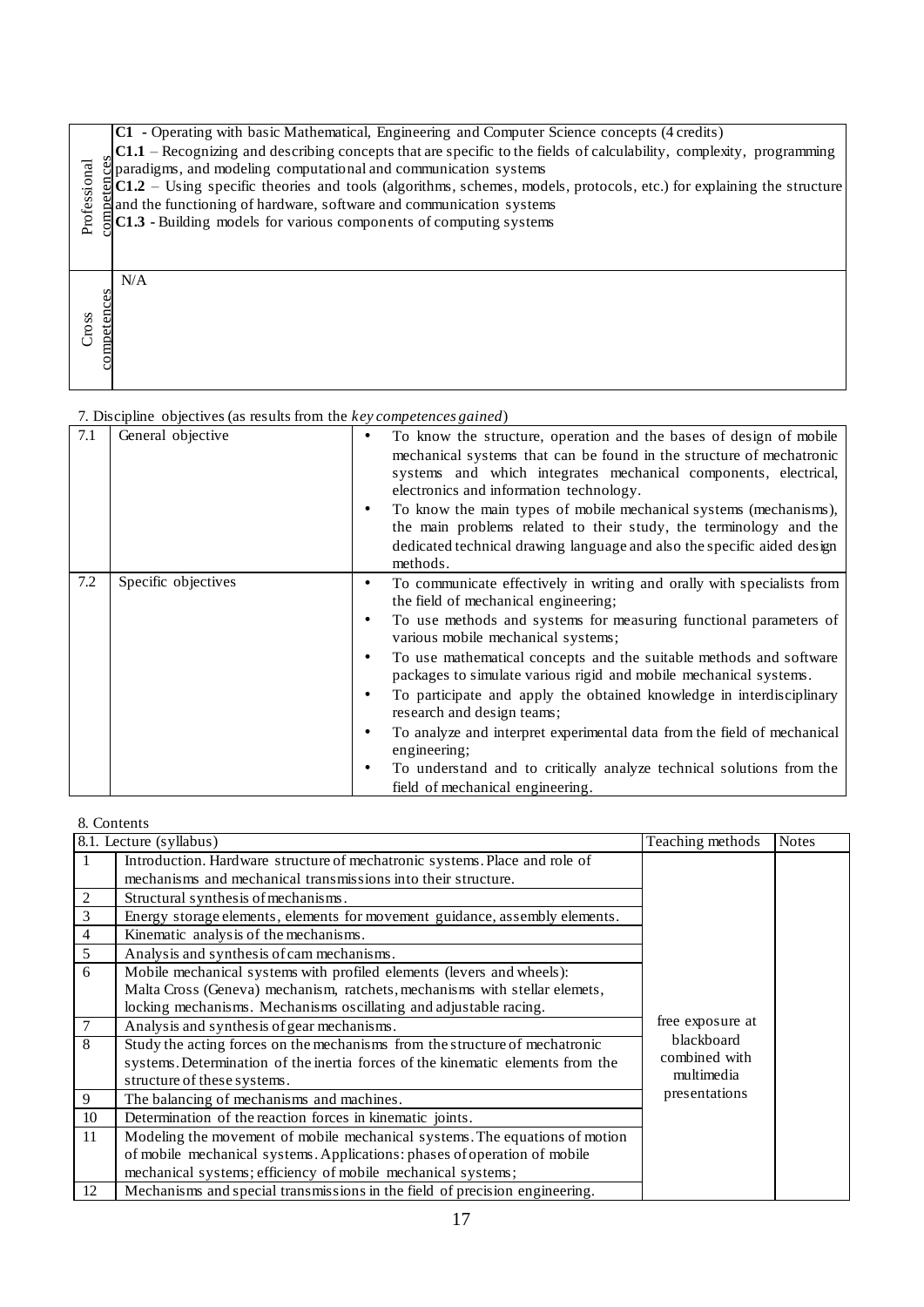|                | Logical and compliant mechanisms.                                                                                    |                             |              |
|----------------|----------------------------------------------------------------------------------------------------------------------|-----------------------------|--------------|
| 13             | Mechanisms for industrial robots.                                                                                    |                             |              |
| 14             | Adjusting the movement of the mechanisms and machines. Moderators.                                                   |                             |              |
|                | Uniformizing.                                                                                                        |                             |              |
|                | Bibliography                                                                                                         |                             |              |
|                | Demian, Tr., Mecanisme de mecanica fina, EDP. București, 1981.<br>1.                                                 |                             |              |
|                | Demian, Tr., s.a, Elemente constructive de mecanica fină, EDP, București, 1984.<br>2.                                |                             |              |
|                | Handra-Luca, V., Mecanisme, Ed.UT Pres, Cluj-Napoca, 1981.<br>3.                                                     |                             |              |
|                | Olariu, V., s.a - Mecanică tehnică. Ed. Tehnică, București, 1982.<br>4.                                              |                             |              |
|                | 5.<br>Maties, V., s.a., Tehnologie și educație mecatronică, Ed.Todesco, Cluj-Napoca, 2001.                           |                             |              |
|                | Szekely, E., Dali, A., Mecanisme, Ed.UT Pres, Cluj-Napoca, 1993.<br>6.                                               |                             |              |
|                | Tatar, O. s.a - Mini și Microroboți, Ed. Todesco, Cluj-Napoca, 2005.<br>7.                                           |                             |              |
|                | Dudiță, Fl., ș.a., Mecanisme articulate, inventică, cinematică, Ed.Tehnică, București, 1989.<br>8.                   |                             |              |
|                | Voinea, R., ș.a., Introducere în mecanica solidului cu aplicații în inginerie, Ed.Academiei, București, 1985.<br>9.  |                             |              |
|                | 8.2. Applications (Seminars)                                                                                         | Teaching methods            | <b>Notes</b> |
| $\mathbf{1}$   | Identify the basic components from the structure of mobile mechanical systems                                        |                             |              |
|                | (mechanisms). Develop the kinematic and constructive schemes;                                                        |                             |              |
| $\overline{2}$ | Elements of technical drawing. Modeling and simulation the functionality of                                          |                             |              |
|                | mechanical structures; Constructive solutions of mobile mechanical systems.                                          |                             |              |
|                | Type of materials used in mechanical components.                                                                     | free exposure at            |              |
| 3              | Kinematic analysis - problems. Applications                                                                          | blackboard<br>combined with |              |
| $\overline{4}$ | Cam mechanisms. Laws of motion. Operating conditions. Forces transmission.                                           | multimedia                  |              |
| 5              | The study of complex gear trains. Determination of transmission ratios and                                           | presentations               |              |
|                | angular velocities. Applications                                                                                     |                             |              |
| 6              | The balancing of mechanisms: four-bar mechanism and crank mechanism, the                                             |                             |              |
|                | balancing of multi-cylinder engines. Applications                                                                    |                             |              |
| $\overline{7}$ | The study of mechanisms and devices for uniform motion.                                                              |                             |              |
|                | Bibliography                                                                                                         |                             |              |
|                | Demian, Tr., s.a. Elemente constructive de mecanică fină, EDP, București, 1984.<br>1.                                |                             |              |
|                | Handra-Luca, V., Mecanisme, Ed.UT Pres, Cluj-Napoca, 1981.<br>2.                                                     |                             |              |
|                | 3.<br>Handra-Luca, V., ș.a. – Introducere în teoria mecanismelor, Editura Dacia, Cluj-Napoca, vol. I-II, 1982, 1983. |                             |              |

- 4. Maros, D., ş.a. Mecanisme, Indrumător de lucrări, Lito. I.P.C-N, Cluj-Napoca, 1984.
- 5. Olariu, V., s.a Mecanică tehnică. Ed. Tehnică, Bucureşti, 1982.

6. Szekely, E., Dali, A., Mecanisme, Ed.UT Pres, Cluj-Napoca, 1993

9. Bridging course contents with the expectations of the representatives of the community, professional associations and employers in the field

The course curriculum exists in universities and faculties in the country and abroad. Its content is in conjunction with the expectations of community representatives, professional associations and employers in the field of Electronics and Telecommunication Engineering.

By learning theoretical concepts and addressing practical aspects included in the discipline entitled *Mechanical Elements and Mechanisms*, students acquire a consistent stock of knowledge, in accordance with partial competencies required for possible occupations provided in Grid 1 – RNCIS.

| 10. Evaluation |      |                                                                                                           |      |                                                                                       |                                  |
|----------------|------|-----------------------------------------------------------------------------------------------------------|------|---------------------------------------------------------------------------------------|----------------------------------|
| Activity type  | 10.1 | Assessment criteria                                                                                       | 10.2 | Assessment methods                                                                    | $10.3$ Weight in the final grade |
| Course         |      | The course ends up with written<br>and oral exam.                                                         |      | is<br>The<br>mark<br>evaluated based on<br>the score obtained at                      | 60%                              |
|                |      |                                                                                                           |      | written exam and the<br>answers given at oral<br>examination.                         |                                  |
| Applications   |      | Every student gets a mark for his<br>seminar activity.                                                    |      | is<br>The<br>mark<br>evaluated based on<br>the answers given at<br>seminar activities | 20%                              |
|                |      | At the seminar meetings, students<br>will receive individual homework.<br>Through homework is required to |      | The homework must<br>presented<br>by<br>be<br>every student and a                     |                                  |